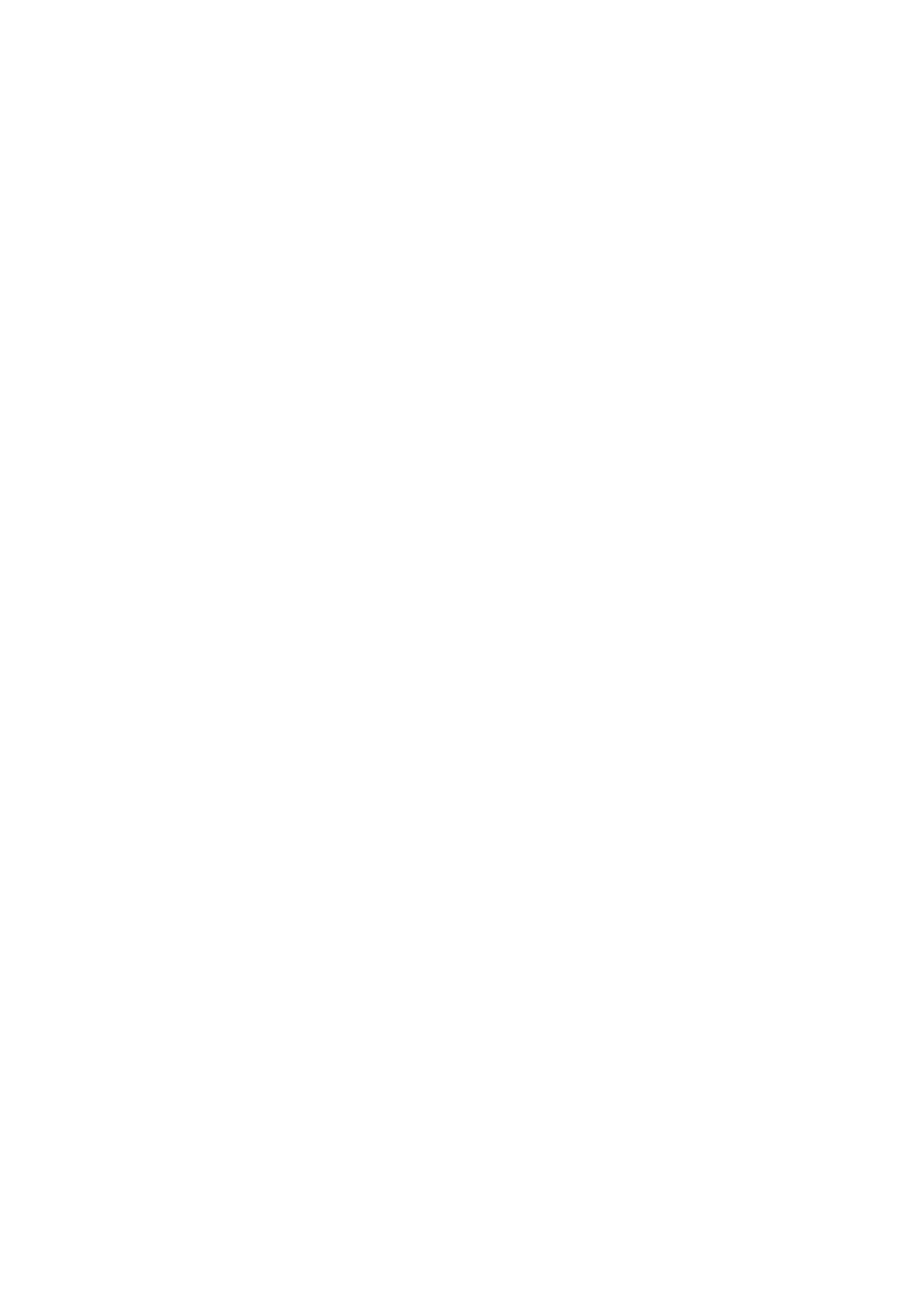

## **MERCHANT SHIPPING (REGISTRATION) REGULATIONS**

## **Arrangement of Regulations**

### Regulation

| <b>PART I - PRELIMINARY</b> |                                                                                           |                                                                                                                             |
|-----------------------------|-------------------------------------------------------------------------------------------|-----------------------------------------------------------------------------------------------------------------------------|
|                             |                                                                                           |                                                                                                                             |
| $\overline{2}$              |                                                                                           |                                                                                                                             |
|                             | <b>PART II - MARKING</b>                                                                  | 5                                                                                                                           |
| 3                           |                                                                                           |                                                                                                                             |
| 4                           |                                                                                           |                                                                                                                             |
|                             | <b>PART III - REGISTRATION</b>                                                            | 6                                                                                                                           |
| 5                           |                                                                                           |                                                                                                                             |
| 6                           |                                                                                           |                                                                                                                             |
| 7                           |                                                                                           |                                                                                                                             |
| 8                           |                                                                                           |                                                                                                                             |
| 9                           |                                                                                           |                                                                                                                             |
|                             | <b>PART IV - CHANGES AND TRANSFERS</b>                                                    | 8<br><u> 1989 - Johann Barn, mars ann an t-Amhain ann an t-Amhain an t-Amhain an t-Amhain an t-Amhain an t-Amhain an t-</u> |
| 10                          |                                                                                           |                                                                                                                             |
| 11                          |                                                                                           |                                                                                                                             |
| 12                          |                                                                                           |                                                                                                                             |
| 13                          |                                                                                           |                                                                                                                             |
| 14                          |                                                                                           |                                                                                                                             |
|                             | <b>PART V - MORTGAGES</b><br><u> 1989 - Johann Stein, mars an de Britannich (b. 1989)</u> | 9                                                                                                                           |
| 15                          |                                                                                           |                                                                                                                             |
| 16                          |                                                                                           |                                                                                                                             |
| 17                          |                                                                                           |                                                                                                                             |
|                             |                                                                                           |                                                                                                                             |

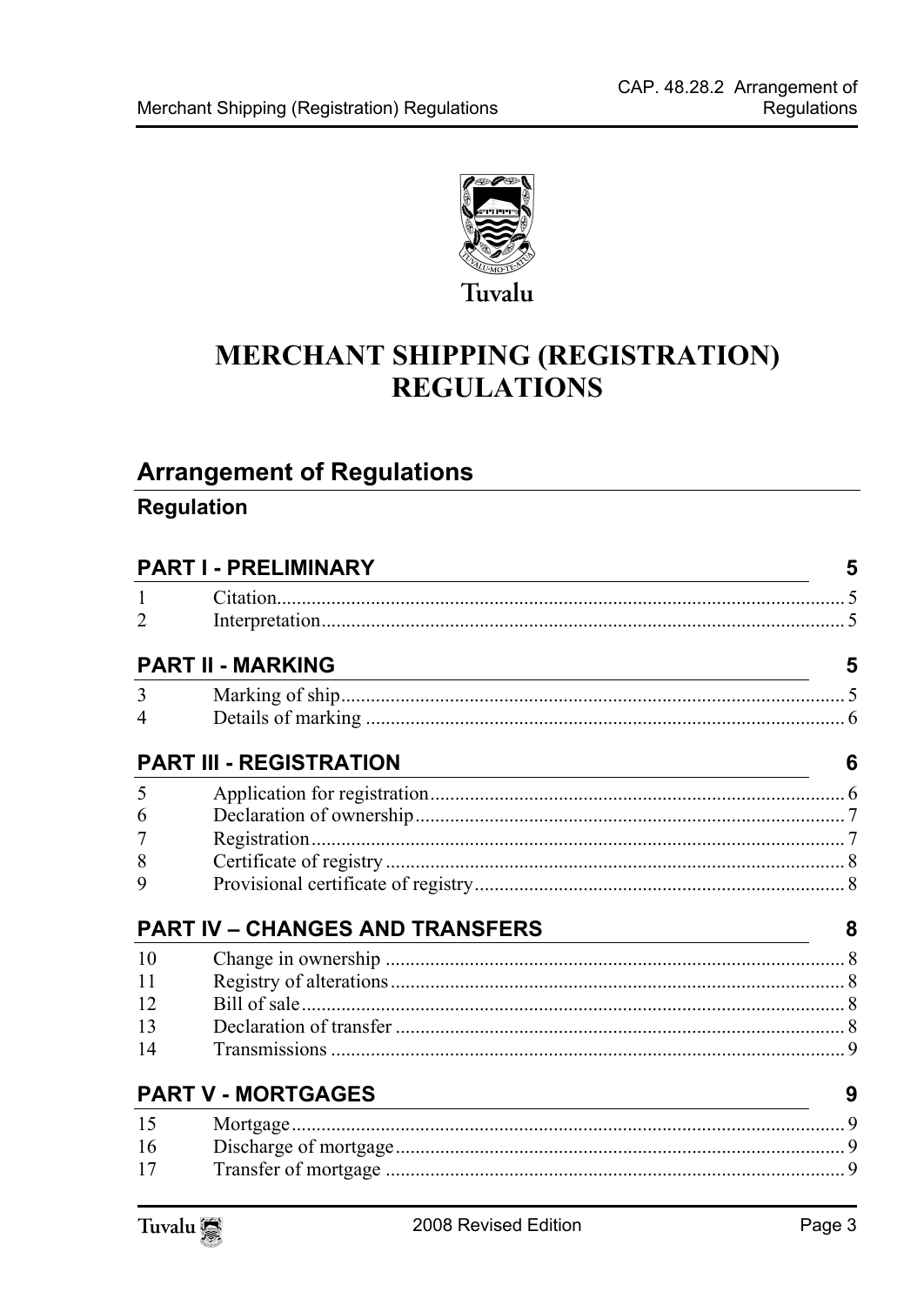| <b>PART VI - MANAGING OWNER</b>  | 9  |
|----------------------------------|----|
|                                  |    |
| <b>PART VII - CHANGE OF NAME</b> | 9  |
|                                  |    |
| <b>PART VIII - FEES</b>          | 10 |
|                                  |    |

| <b>SCHEDULE</b>                         | 11 |
|-----------------------------------------|----|
| <b>APPLICATION FOR REGISTRATION</b>     | 11 |
| DECLARATION OF OWNERSHIP                | 12 |
| <b>CERTIFICATE OF REGISTRY</b>          | 14 |
| PROVISIONAL CERTIFICATE OF REGISTRY     | 15 |
| <b>BILL OF SALE</b>                     | 16 |
| <b>DECLARATION OF TRANSFER</b>          | 17 |
| <b>DECLARATION OF TRANSMISSION</b>      | 19 |
| <b>MORTGAGE</b>                         | 21 |
| <b>DISCHARGE OF MORTGAGE</b>            | 23 |
| <b>TRANSFER OF MORTGAGE</b>             | 24 |
| DECLARATION OF TRANSMISSION OF MORTGAGE | 25 |
| <b>REGISTRATION OF MANAGING OWNER</b>   | 26 |
| APPLICATION TO CHANGE NAME OF SHIP      | 27 |

## **Supporting Documents**

## **ENDNOTES 28**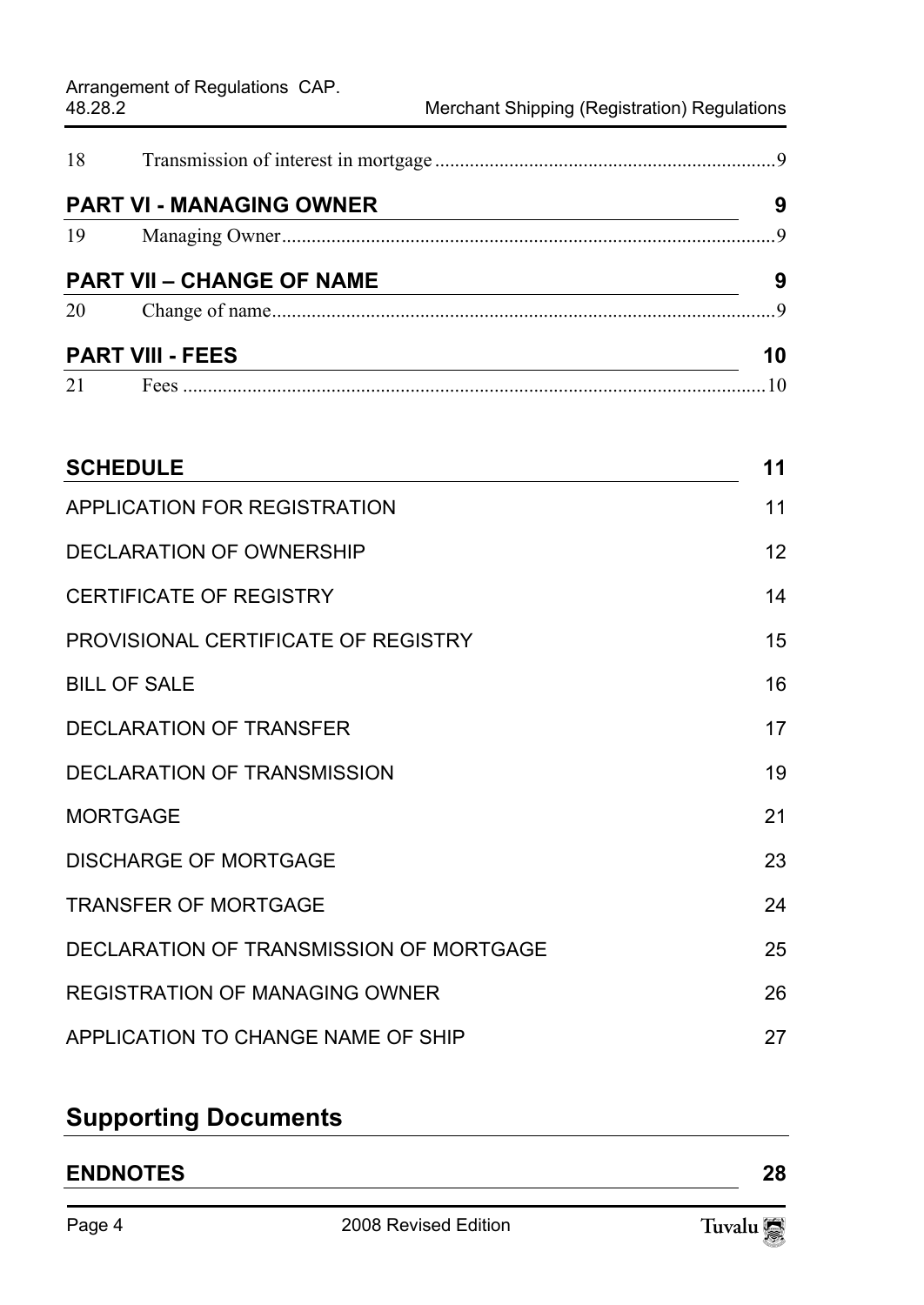

<span id="page-4-0"></span>Tuvalu

## **MERCHANT SHIPPING (REGISTRATION) REGULATIONS**

### **MADE UNDER SECTION 141 OF THE MERCHANT SHIPPING ACT**

## <span id="page-4-1"></span>**PART I - PRELIMINARY**

#### **1 Citation**

<span id="page-4-2"></span>These Regulations may be cited as the Merchant Shipping (Registration) Regulations.

#### **2 Interpretation**

In these Regulations, unless the context otherwise requires —

"**the Act**" means the Merchant Shipping Act;**<sup>1</sup>**

"**Registrar**" means the Registrar of Ships;

<span id="page-4-4"></span>"**section**" means the relevant section of the Act.

## <span id="page-4-3"></span>**PART II - MARKING**

#### **3 Marking of ship**

In terms of section 12 a ship shall be marked on  $-$ 

- (a) each side of her bow by her name;
- (b) her stern, by her name followed by the port of registry name Funafuti; and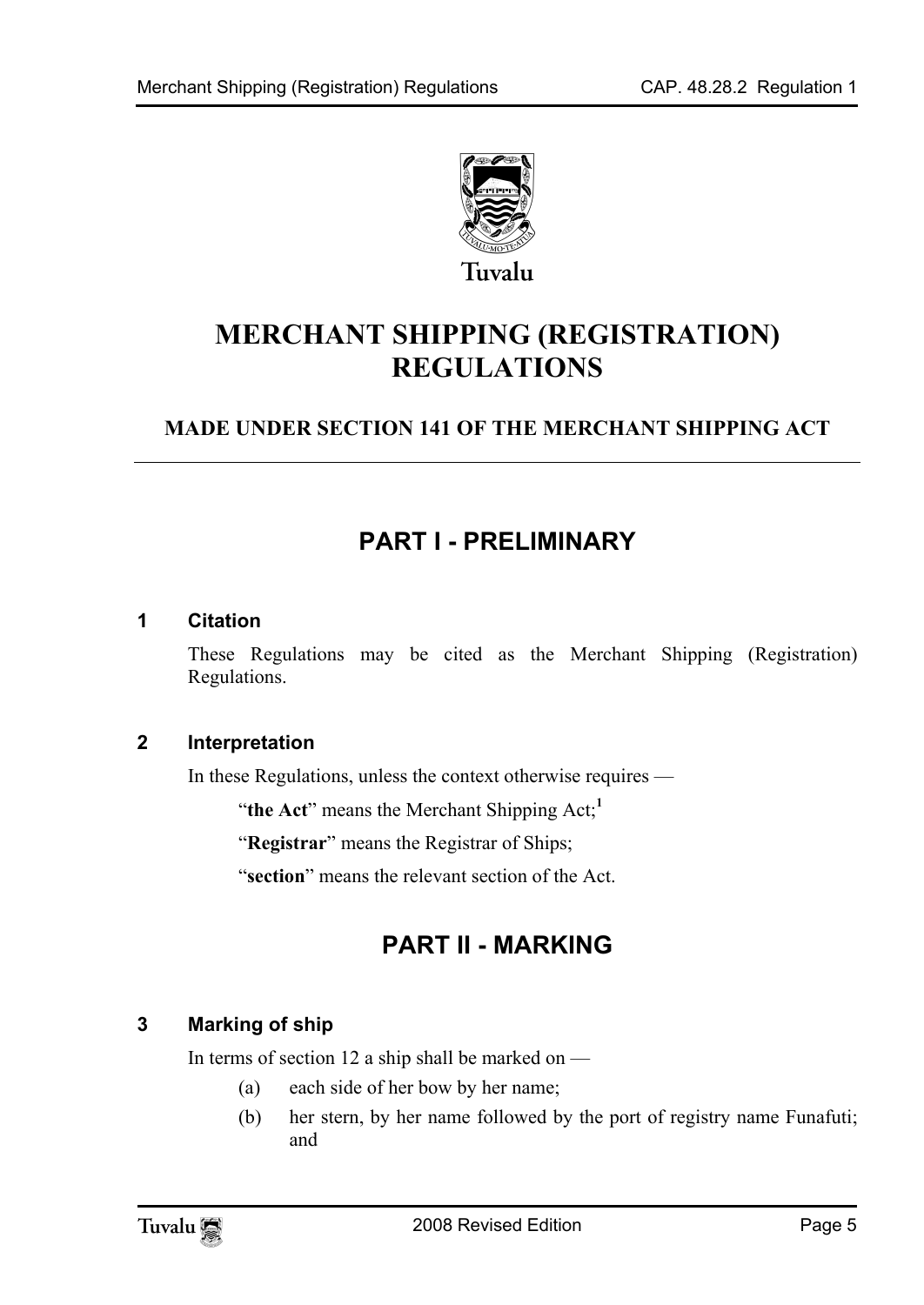<span id="page-5-0"></span>(c) each side of her stern and of her stern post by a scale of decimetres or of metres and decimetres denoting her draught of water.

#### **4 Details of marking**

- (1) The marking referred to in regulation 3 (a) and (b) shall be in  $-$ 
	- (a) white or yellow letters on a dark ground; or
	- (b) black letters on a light ground, being letters of a height of not less than one decimetre and of proportionate breadth.
- (2) The marking referred to in regulation 3 (c) shall be  $-$ 
	- (a) in white or yellow figures on a dark ground; or
	- (b) in black figures on a light ground,

being figures that are —

- (c) welded on or cut into the ship;
- (d) of a height of not less than one decimetre and of proportionate breadth;
- (e) where the scale is in decimetres, at each interval of two decimetres; and
- (f) where the scale is in metres and decimetres, at each metre interval and at each intervening two decimetre interval.
- (3) In the case of figures denoting the scale of draught of a ship
	- (a) the capital letter 'M' shall be placed after each metre figure in the manner and style of each metre figure;
	- (b) the topmost figure of the scale shall show
		- (i) the metre; and
		- (ii) except where that figure marks a full metre interval. the decimetre, denoted by the figure; and
	- (c) the lower line of each figure shall coincide with the draught line denoted by each figure.

## <span id="page-5-2"></span><span id="page-5-1"></span>**PART III - REGISTRATION**

#### **5 Application for registration**

- (1) In terms of sections 8 and 13, an application for registration of a ship shall be in Form 1 in the Schedule.
- (2) Subject to sub-regulation (3), an application under sub-regulation (1) shall be accompanied by —
	- (a) a certificate signed by the builder of the ship and containing —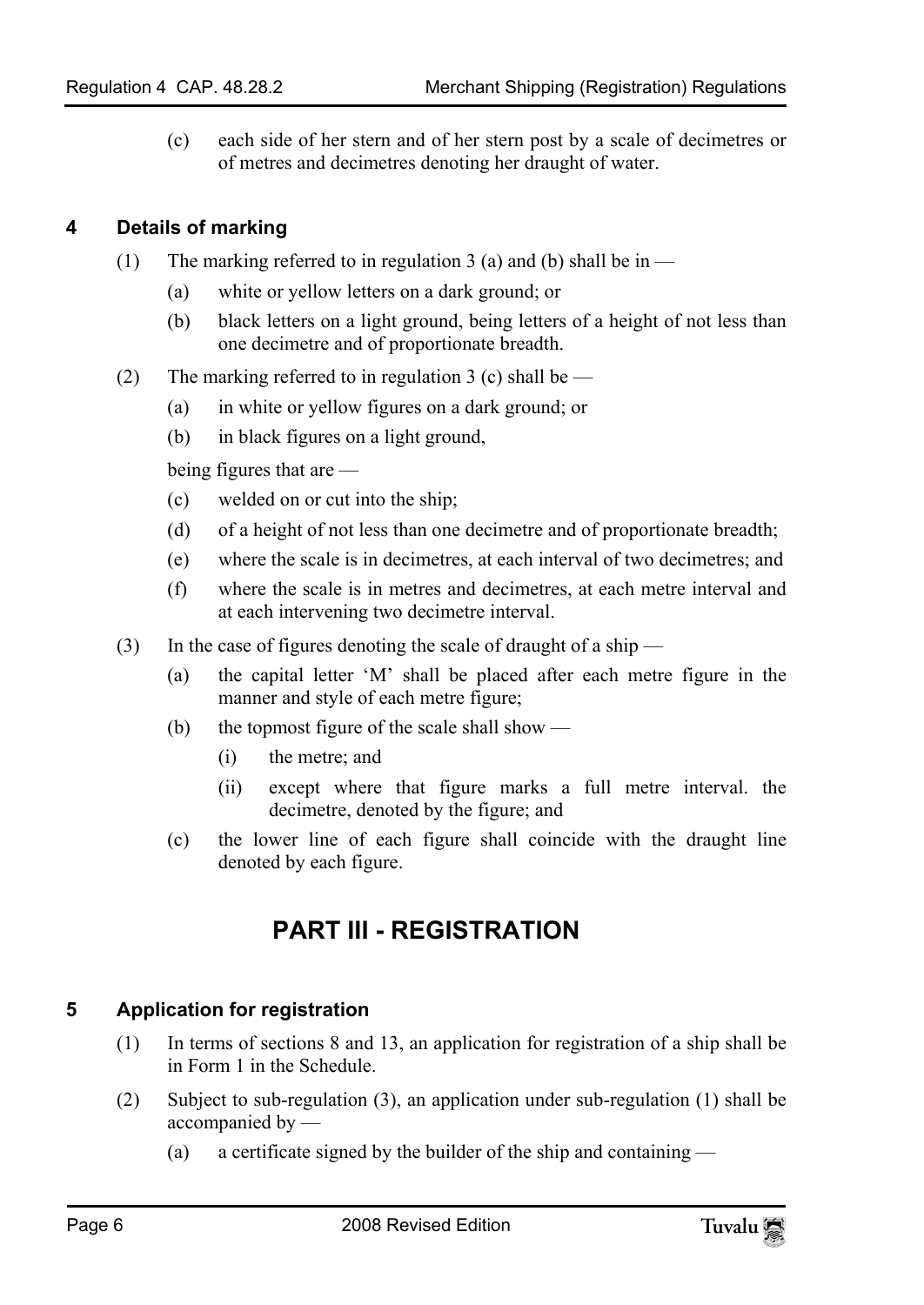- (i) a description of the ship;
- (ii) the estimated tonnage of the ship;
- (iii) the date and place of construction of the ship; and
- (iv) the name of the person (if any) on whose account the ship was built;
- (b) where the ship has been registered under a law of a country other than Tuvalu, evidence that registration in that country has ceased;
- (c) evidence that the applicant is the owner of the ship;
- (d) a declaration of ownership; and
- (e) the fee payable in terms of regulation 21,

and shall include a list of not less than three alternative names, numbered in order of preference, under which the ship is proposed to be registered.

- <span id="page-6-0"></span>(3) Where a certificate referred to in sub-regulation  $(2)(a)$  cannot be obtained the applicant shall —
	- (a) make a declaration to that effect; and
	- (b) annex the declaration to the application under sub-regulation (1) .

#### **6 Declaration of ownership**

<span id="page-6-1"></span>A declaration of ownership under section 14 shall be in Form 2 in the Schedule.

#### **7 Registration**

- (1) Where the Registrar is satisfied under section 15(1) that a ship may be registered and on payment of the prescribed fee under regulation 21, he shall —
	- (a) allot a registry number to the ship; and
	- (b) enter into the Register
		- (i) the registry number so allotted;
		- (ii) the name of the ship;
		- (iii) such particulars of the construction or origin of the ship as appear to him to be relevant;
		- (iv) the name and description of each owner of the ship; and
		- (v) the proportions in which the owners, if more than one, own the ship; and
	- (c) grant a certificate of registry in respect of the ship.
- (2) On registration of a ship the Registrar shall retain
	- (a) the certificate of the builder;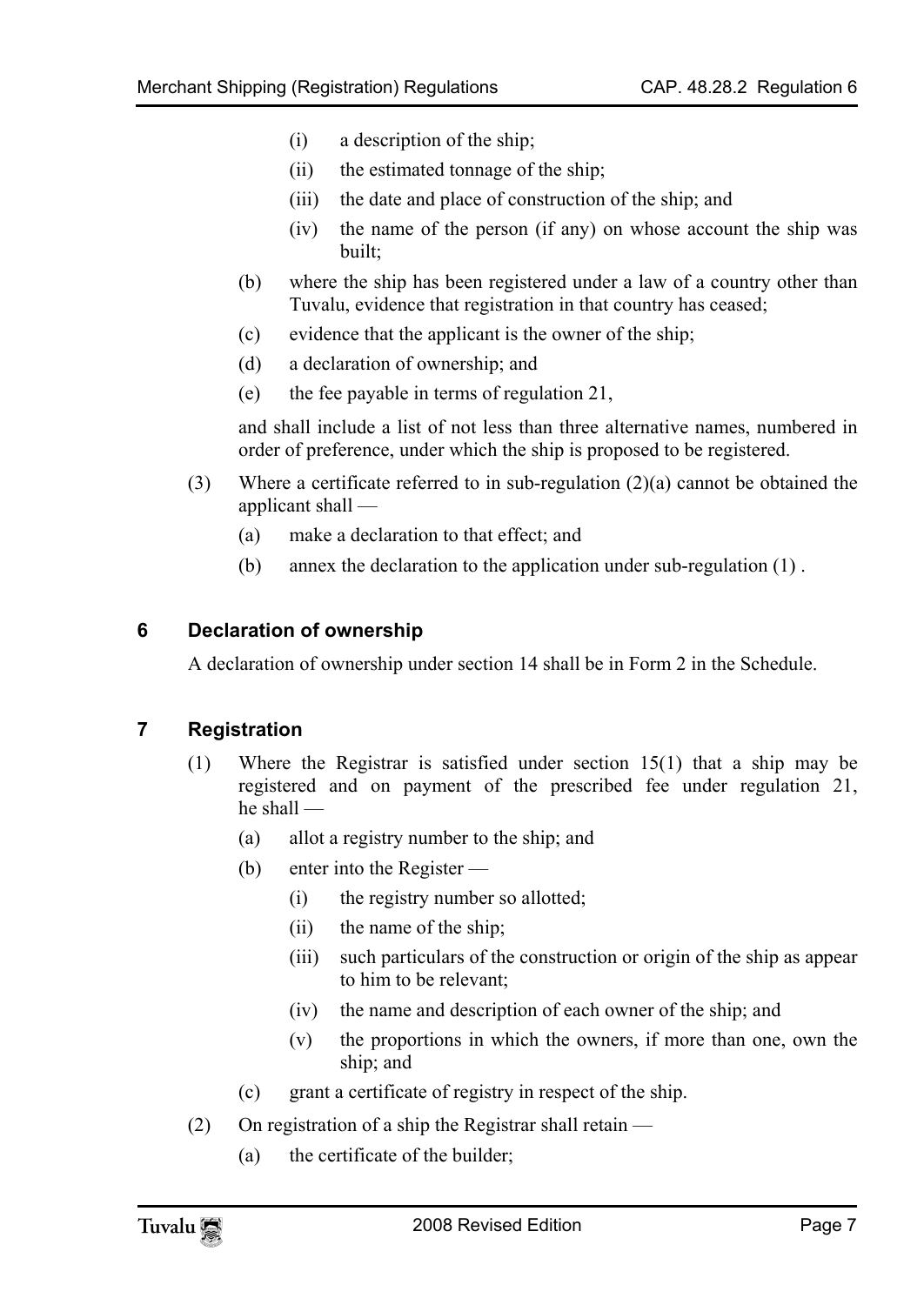- (b) any evidence as to title to the ship which was annexed to the application for registration;
- <span id="page-7-0"></span>(c) the declaration of ownership; and
- (d) any other document or certificate which he considers should be so retained.

#### **8 Certificate of registry**

<span id="page-7-1"></span>A certificate of registry of a ship under section 16 shall be in Form 3 in the Schedule.

#### **9 Provisional certificate of registry**

A provisional certificate of registry of a ship under section 18 shall be in Form 4 in the Schedule.

## <span id="page-7-3"></span><span id="page-7-2"></span>**PART IV – CHANGES AND TRANSFERS**

#### **10 Change in ownership**

Where a change occurs in the registered ownership of a ship and is notified to the Registrar under section 20, he shall —

- <span id="page-7-4"></span>(a) enter into the Register the details of the change; and
- (b) endorse, or cause to be endorsed, upon the certificate of registry of the ship the details so entered.

#### **11 Registry of alterations**

Where under section 22 the Registrar causes the alteration of a ship to be registered, he shall enter into the Register —

- <span id="page-7-5"></span>(a) reference to the new tonnage certificate of the altered ship; and
- <span id="page-7-6"></span>(b) the number of the new certificate of registry granted under section 22 (5).

#### **12 Bill of sale**

A bill of sale under section 23 shall be in Form 5 in the Schedule.

#### **13 Declaration of transfer**

A declaration of transfer under section 24 shall be in Form 6 in the Schedule.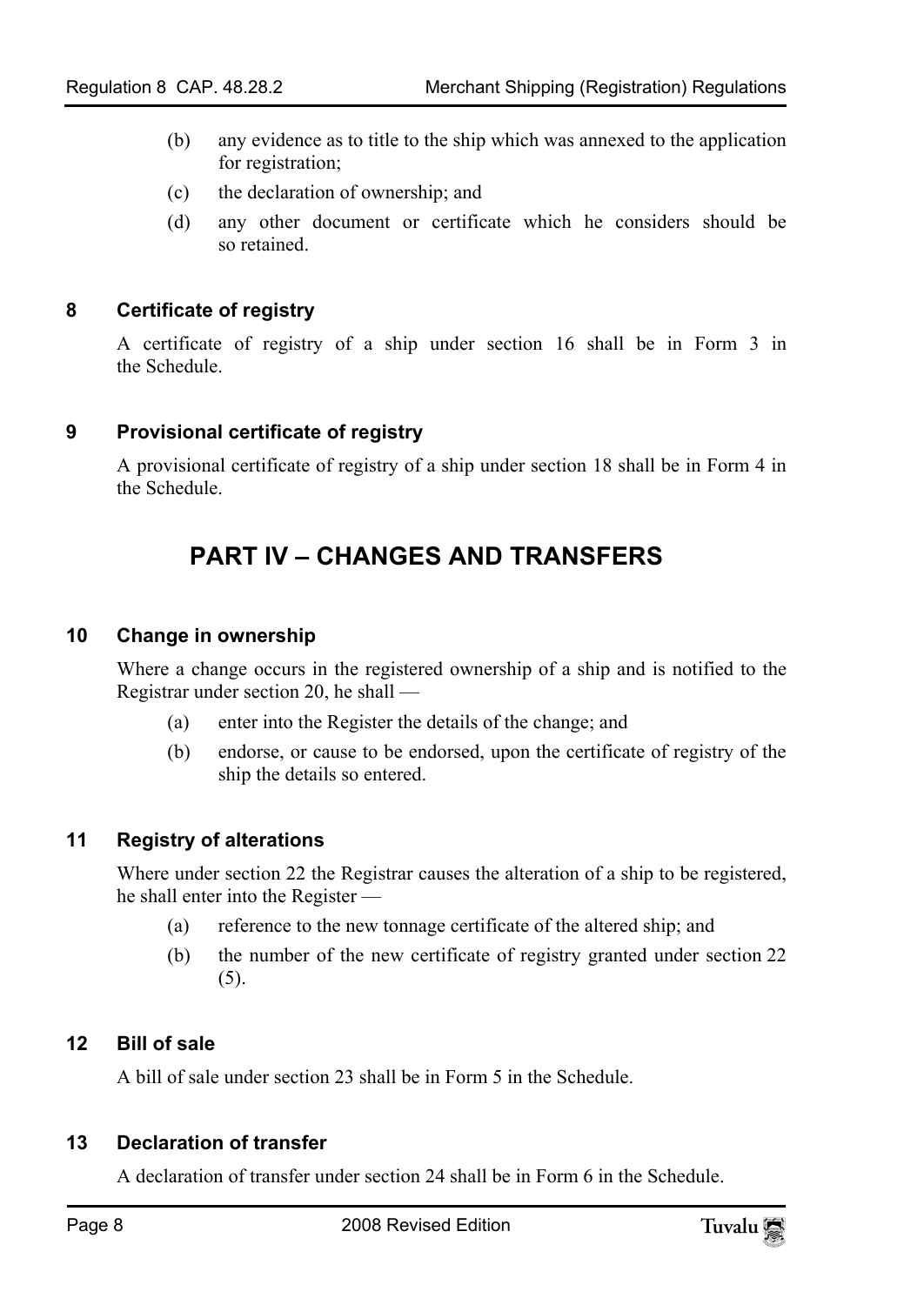#### <span id="page-8-0"></span>**14 Transmissions**

<span id="page-8-2"></span>A declaration of a transmission under section 26 shall be in Form 7 in the Schedule.

## <span id="page-8-1"></span>**PART V - MORTGAGES**

#### **15 Mortgage**

<span id="page-8-4"></span><span id="page-8-3"></span>A mortgage under section 30 shall be in Form 8 in the Schedule.

#### **16 Discharge of mortgage**

A discharge of mortgage under section 31 shall be in Form 9 in the Schedule.

#### **17 Transfer of mortgage**

A transfer of mortgage under section 34 shall be in Form 10 in the Schedule.

#### **18 Transmission of interest in mortgage**

A declaration of transmission of interest in mortgage under section 35 shall be in Form 11 in the Schedule.

## <span id="page-8-7"></span><span id="page-8-6"></span><span id="page-8-5"></span>**PART VI - MANAGING OWNER**

#### **19 Managing Owner**

The registration under section 45 of the name and address of a ship's managing owner, ship's husband or other person, or of a change in that name and address, shall be made in Form 12 in the Schedule.

## <span id="page-8-8"></span>**PART VII – CHANGE OF NAME**

#### **20 Change of name**

- (1) Where the owner of a ship that is registered under the Act seeks to change the name of the ship under section 46(2), he may apply to the Registrar.
- (2) An application under sub-regulation (1) shall be in Form 13 in the Schedule.
- (3) Where the Registrar approves an application under this regulation, he shall —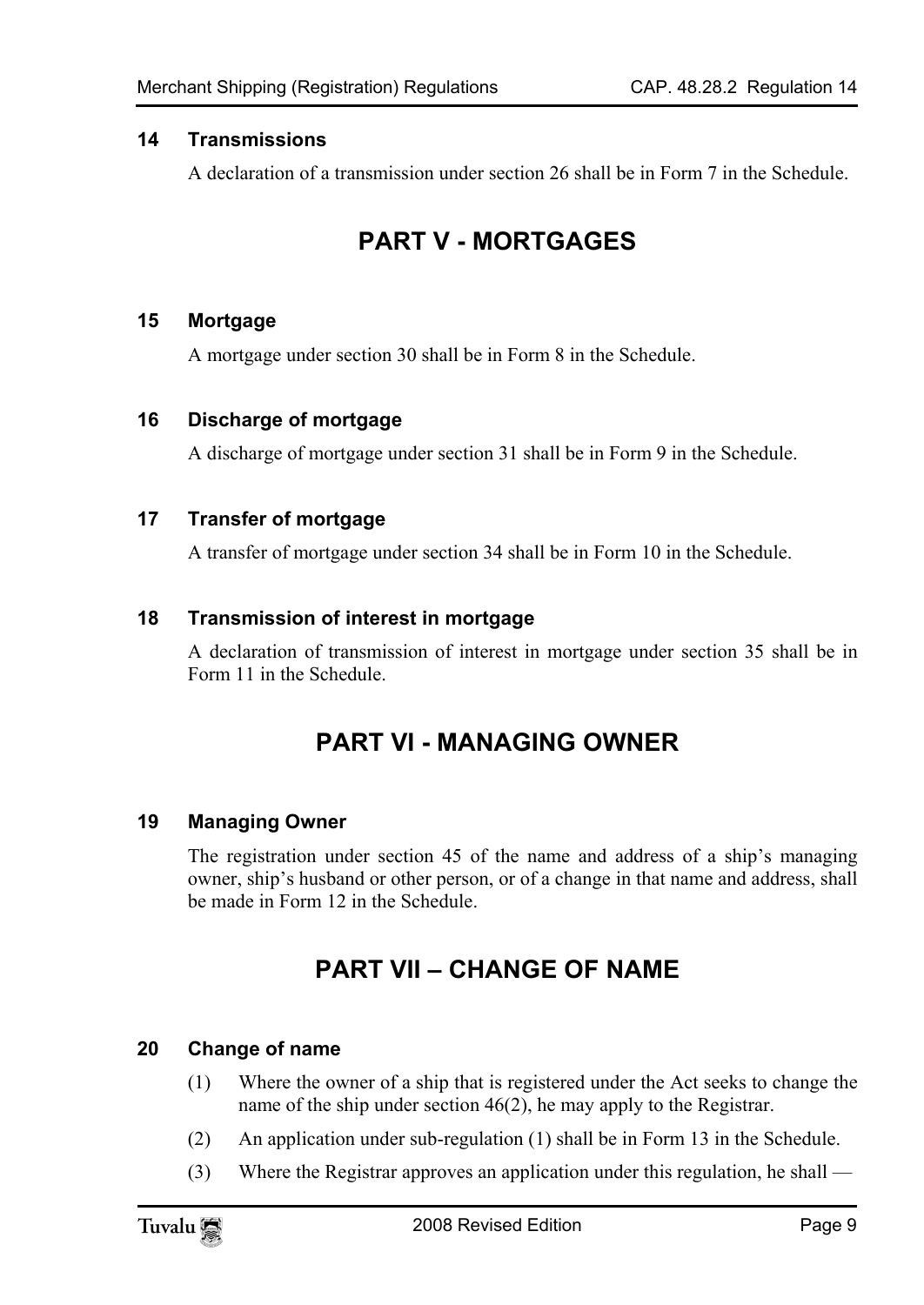- (a) notify the applicant;
- (b) enter the new name of the ship into the Register; and
- <span id="page-9-1"></span>(c) cause the new name of the ship to be endorsed on the certificate of registry of the ship.

## <span id="page-9-0"></span>**PART VIII - FEES**

#### **21 Fees**

- (1) In this regulation, "the length of the ship" means the length of the ship recorded in the tonnage certificate.
- (2) Subject to sub-regulation (3), the fee payable on the registration of a ship is \$10 for every metre, or part of a metre, in the length of ship.
- (3) The minimum fee payable on registration of a ship is \$200.
- (4) The fee payable on lodgement of Form 5, 6, 7, 8, 9, 10, 11, 12 or 13 is \$50.
- (5) No fees are payable under this regulation in respect of a Government ship.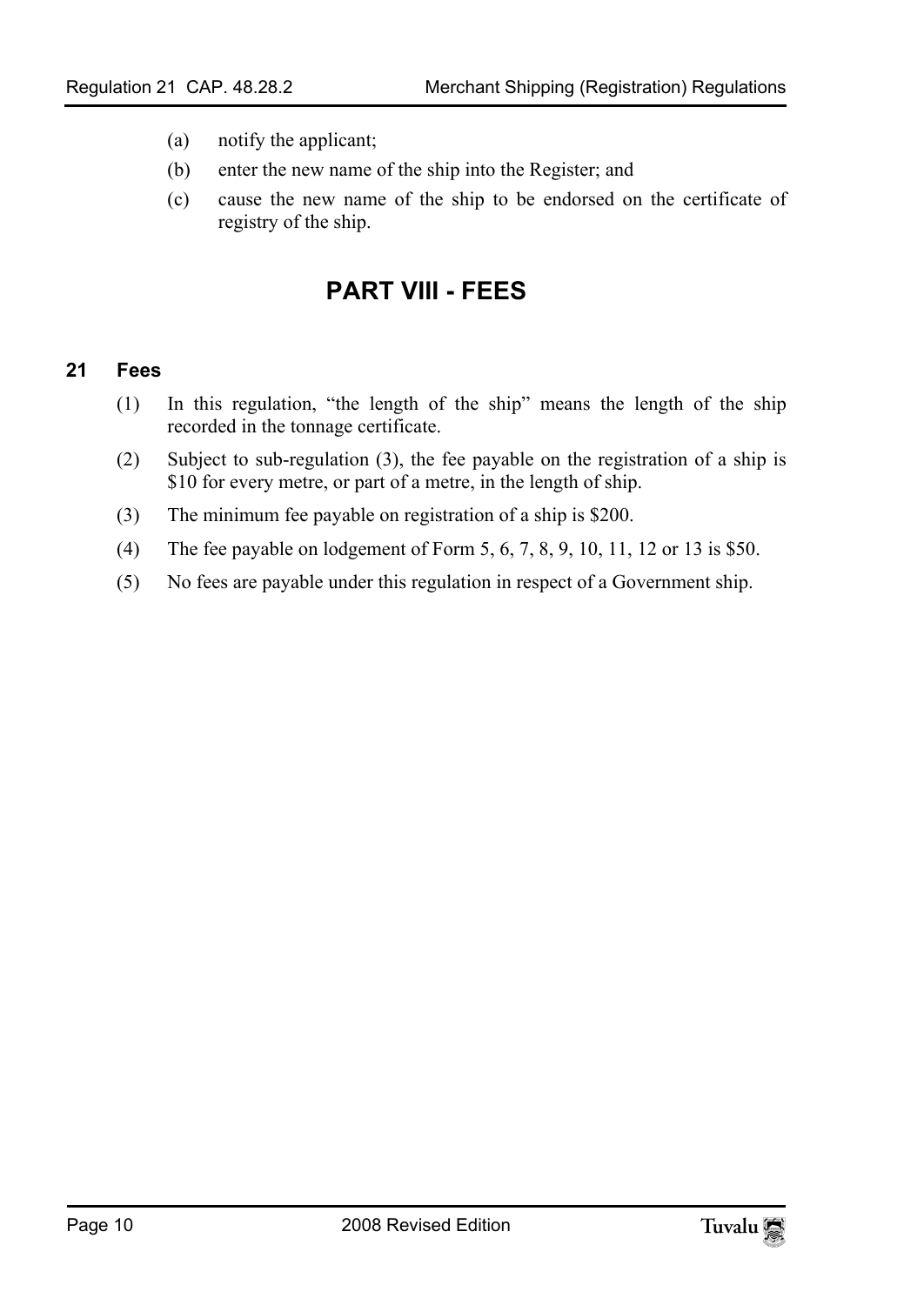#### <span id="page-10-0"></span>**SCHEDULE**

#### <span id="page-10-1"></span>**FORMS**

FORM 1 - Regulation 5(1)

#### **APPLICATION FOR REGISTRATION**

*(sections .8 & 13)* 

To: The Registrar of Ships,

Funafuti, Tuvalu

1. I/We\*

am/are\* owner(s)\* of share(s)

in (name of ship)

2. I/We\* hereby apply for registration of the above described ship.

3. In support of this application I/We\* attach the following : —

- (a) builder's certificate;\*
- (b) evidence that previous registration has ceased;\*
- (c) evidence of my/our\* ownership
- (d) declaration of ownership (Form 2)

4. The proposed registry name of the ship is

- (1)
- (2)
- (3)

#### *(alternatives in order of preference)*

5. I/We\* enclose the prescribed fee under regulation 21 of

\$ ..................................\*

**............................................... ...................................................** 

*Signature(s) of Applicant(s)*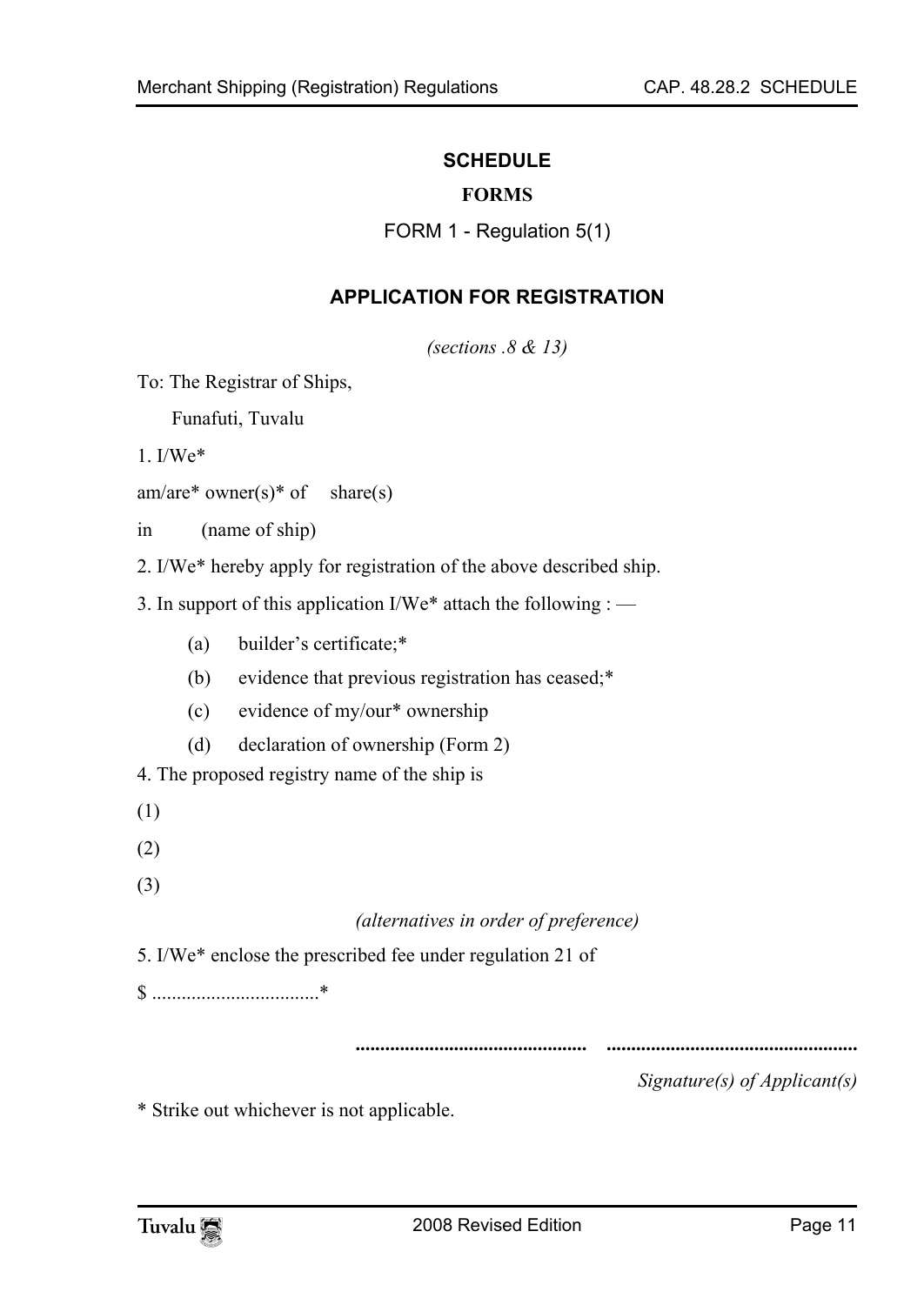FORM 2 - Regulation 6

#### **DECLARATION OF OWNERSHIP**

*(section 14)* 

I make this declaration in

respect of the ownership of .

*(name of ship)* 

I declare as follows: —

1. I am a person authorised under the Common Seal of

(in this declaration called the 'corporation') to make declarations on behalf of the corporation.\*

2. +I am a citizen of Tuvalu (or)\*

The corporation is —

- (a) established by an Act of Parliament of Tuvalu;\* or
- (b) estab1ished/registered\* in Tuvalu and has a place of business in Tuva1u.\*

 $3. +$ The ship —

- (a) is/will be\* engaged in near coastal trade or Pacific region trade within the meaning of the Act; and
- (b) is/will be\* manned by a crew, not less than 50% of whom are citizens of Tuvalu.

4..The above-general description of the ship is correct and lithe corporation am/is\* entitled to be registered —

- (a) as owner of .............................share(s) in the ship and/or\*
- (b) as joint owner(s) with several other persons whose names are hereunder written, of ....................... share(s) in the ship.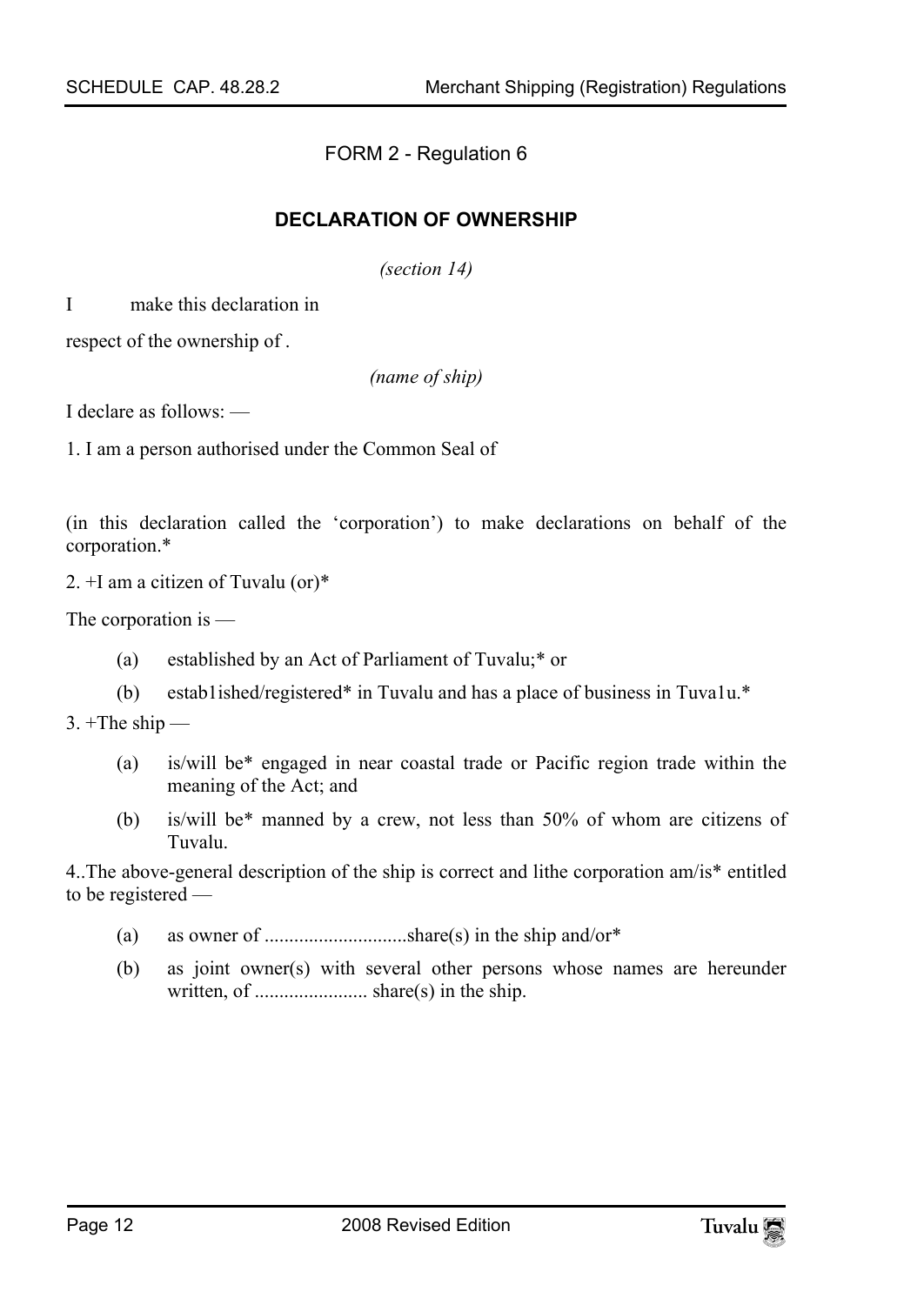Name(s) and address(es) of Joint Owner(s) and Number of Share(s)

5. Other than the share(s) described in Paragraph 4 above the shares in the ship are owned as follows: —

Name of Owner .

Address of Owner .

Number of Shares .

6. ++To the best of my knowledge and belief no person or corporation other than a person or corporation that is a qualified person as defined in the Act is entitled as owner to any legal or beneficial interest in the ship.

7. The ship was constructed at ........................................on .

8. The ship is not registered in any other country.

9. I believe that all the owners of the ship are of good repute.

I, ,

do solemnly and sincerely declare that all information and particulars given in the above the true and correct, AND I MAKE this solemn declaration conscientiously believing the statements contained therein to be true and correct in every particular .

**.................................. (SIGNATURE)** 

DECLARED AT the........ day of ................................20..........

in terms of section 131 of the Act before me

(name)

(address)

being the Registrar of Ships/a magistrate/a notary public/a Commissioner for Oaths/a diplomatic representative of Tuvalu.\*

**.......................................** 

*(Signature of person taking declaration)* 

\* Strike out whichever is not applicable.

+ Strike out 2 or 3 if not applicable.

++ Strike out 6 if application for registration made under section 8(2).

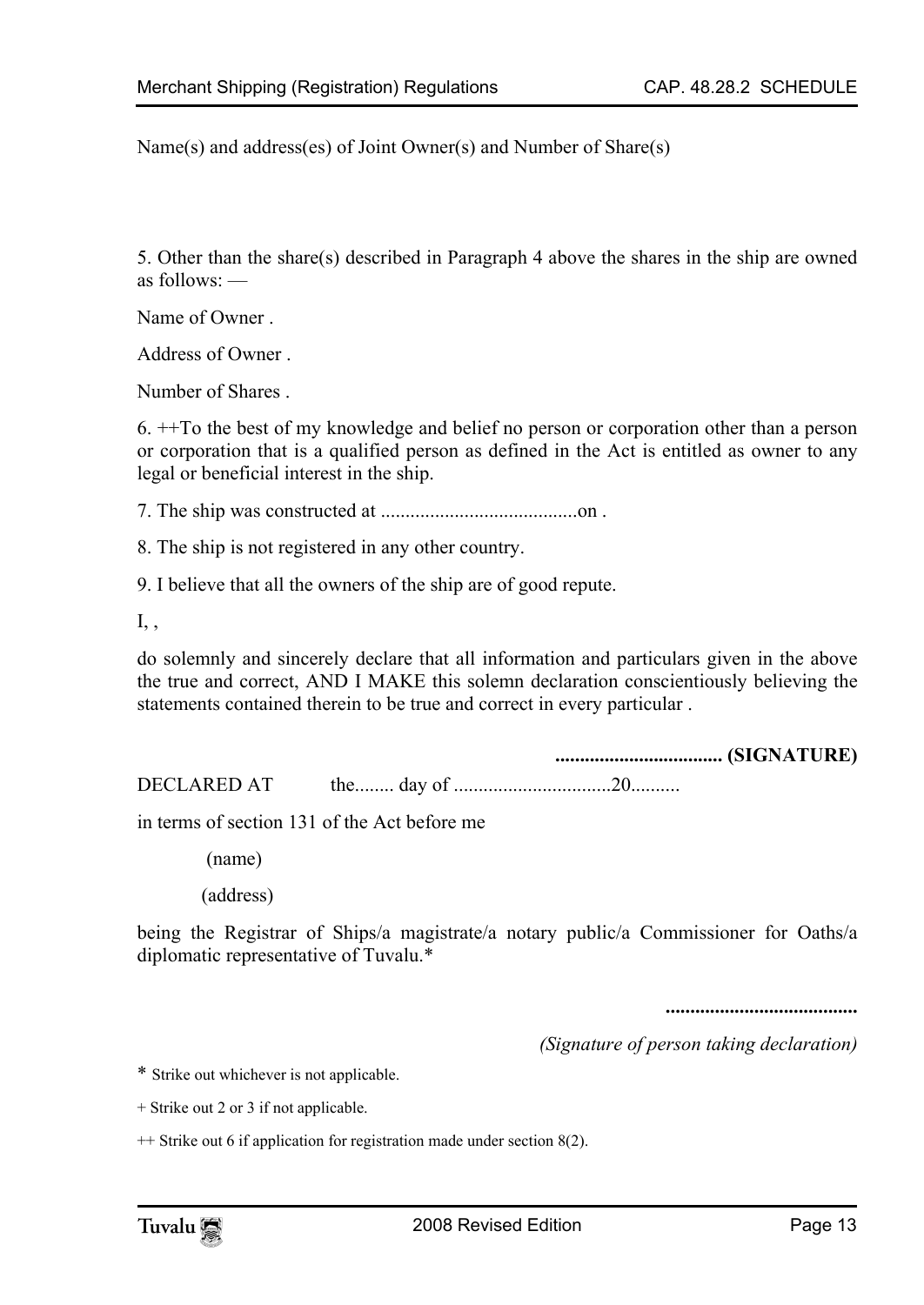### <span id="page-13-0"></span>FORM 3 - Regulation 8

#### **CERTIFICATE OF REGISTRY**

*(section 26).* 

**NO: ..............** 

| Name of Ship:                             |                                                                                          |                     |      |  |
|-------------------------------------------|------------------------------------------------------------------------------------------|---------------------|------|--|
| Registry No:                              |                                                                                          |                     |      |  |
|                                           | Registry Dimensions: Length metres Breadth metres                                        |                     |      |  |
| Number of Decks:                          |                                                                                          |                     |      |  |
| Number of Bu1kheads:                      |                                                                                          |                     |      |  |
| Framework and Description of Ship:        |                                                                                          |                     |      |  |
|                                           |                                                                                          |                     |      |  |
| Tonnage of Ship:                          |                                                                                          | <b>Cubic Metres</b> | Tons |  |
|                                           | Gross:                                                                                   |                     |      |  |
|                                           | Net:                                                                                     |                     |      |  |
| Tonnage Certificate No:                   |                                                                                          |                     |      |  |
|                                           | I hereby certify that the above description of                                           |                     |      |  |
| Registry No<br>is in                      |                                                                                          |                     |      |  |
| owner(s) is/are* as follows               | accordance with the Register Book held at Funafuti and that the person {s} registered as |                     |      |  |
| Name $\{s\}$ and address(es) of owner(s)  |                                                                                          |                     |      |  |
|                                           |                                                                                          |                     |      |  |
|                                           |                                                                                          |                     |      |  |
| No. of shares:                            |                                                                                          |                     |      |  |
|                                           |                                                                                          |                     |      |  |
|                                           |                                                                                          |                     |      |  |
| * Strike out whichever is not applicable. |                                                                                          |                     |      |  |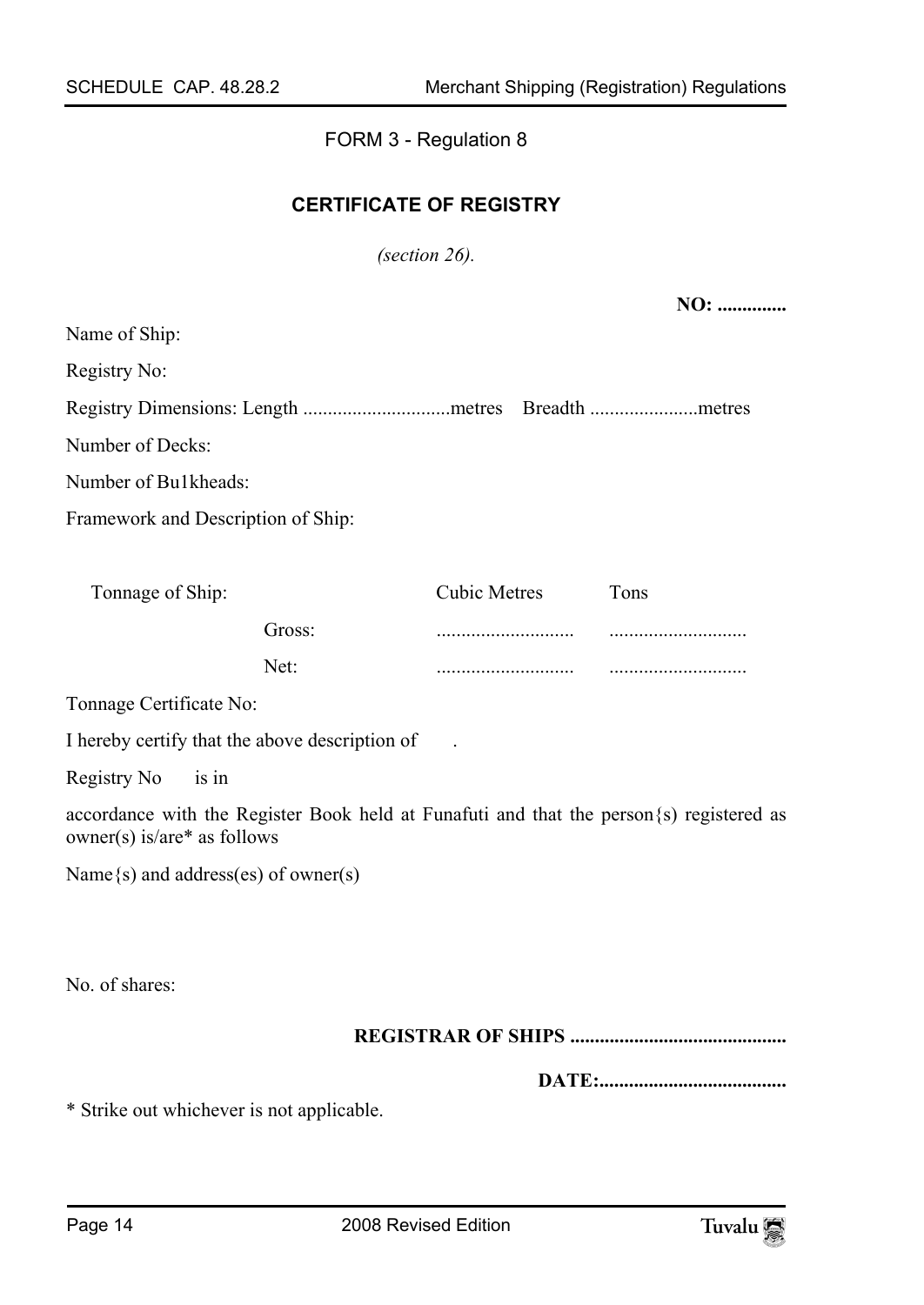#### <span id="page-14-0"></span>FORM 4 - Regulation 9

#### **PROVISIONAL CERTIFICATE OF REGISTRY**

*(section 18)* 

Name of Ship: Previous Port of Registry: Previous Registry (or equivalent) No: Cubic Metres Tons Gross: ............................ ............................ Tonnages: Net: ............................ ............................ Name of Builder: Place of Construction: Registry Dimensions: Length ..............................metres Breadth ......................metres Number of Decks: Number of Bulkheads: Framework and Description of Ship:

Name(s) and address(es) of owner(s)

No. of Shares

Name of Master:

I hereby grant this provisional certificate of registry in respect of the above described ship.

**.....................................................** 

*Registrar of Ships/Diplomatic Officer/Authorised Person* 

**DATE:.......................................**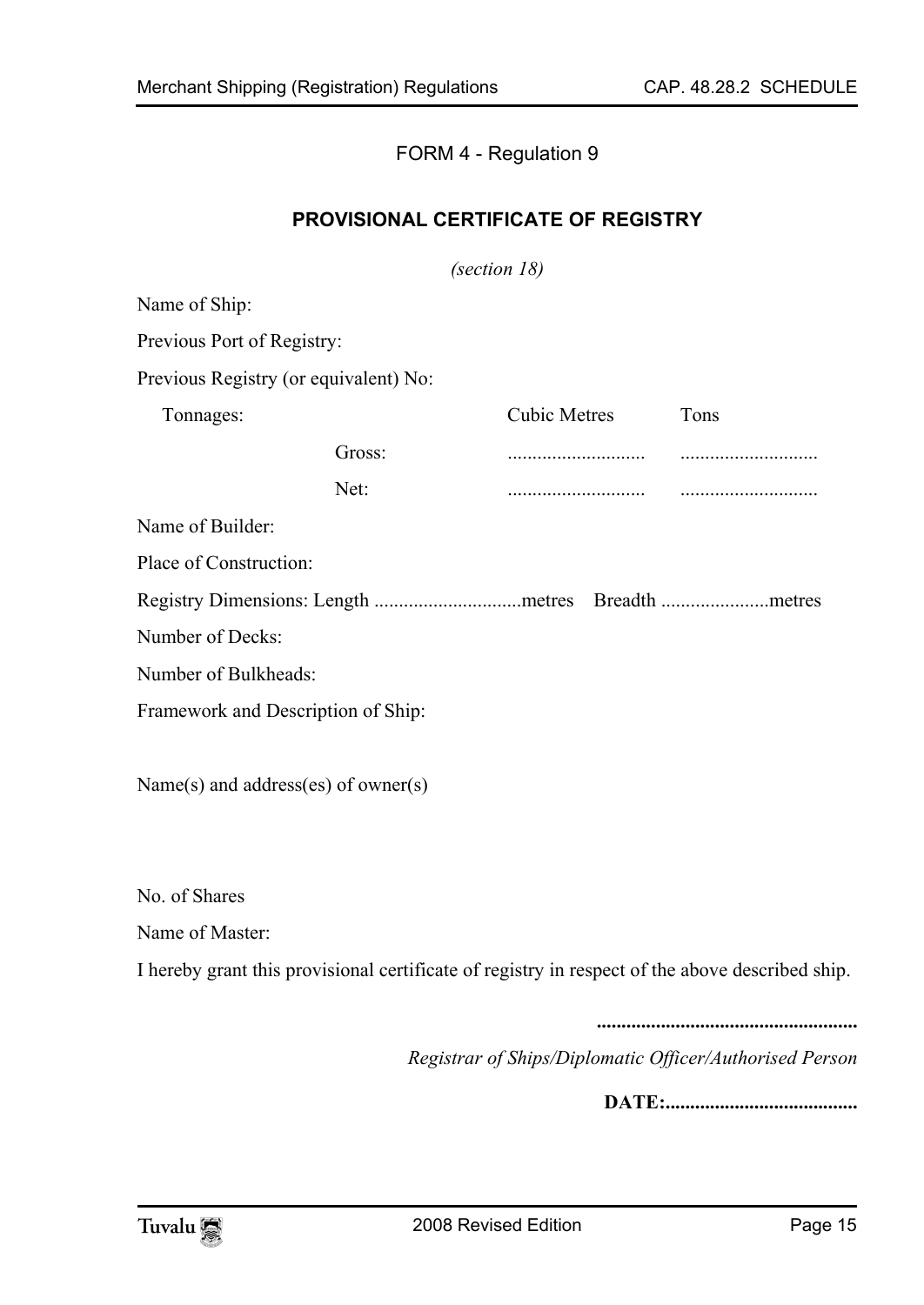FORM 5 - Regulation 12

#### <span id="page-15-0"></span>**BILL OF SALE**

*(section 23)* 

 $I/We^*$ 

being registered as owner(s) of share(s)

in (name of ship)

Registry Number in consideration of

paid to me/us\* by .

the receipt of which is hereby acknowledged, do hereby transfer to the said ............................... all my/our\* estate or interest in .................share(s) in the said ship.

IN WITNESS WHEREOF I/We have hereunto subscribed my/our\* name(s)\*

at ....................................................the ………………..day of……………. 20....

**SIGNED** in my presence by the said ................................................ who is/are\* personally known to me ........................................................... Transferor(s) **ACCEPTED SIGNED** in my presence by the said ................................................ ........................................................... Transferee(s)

who is/are\* personally known to me

Fee \$50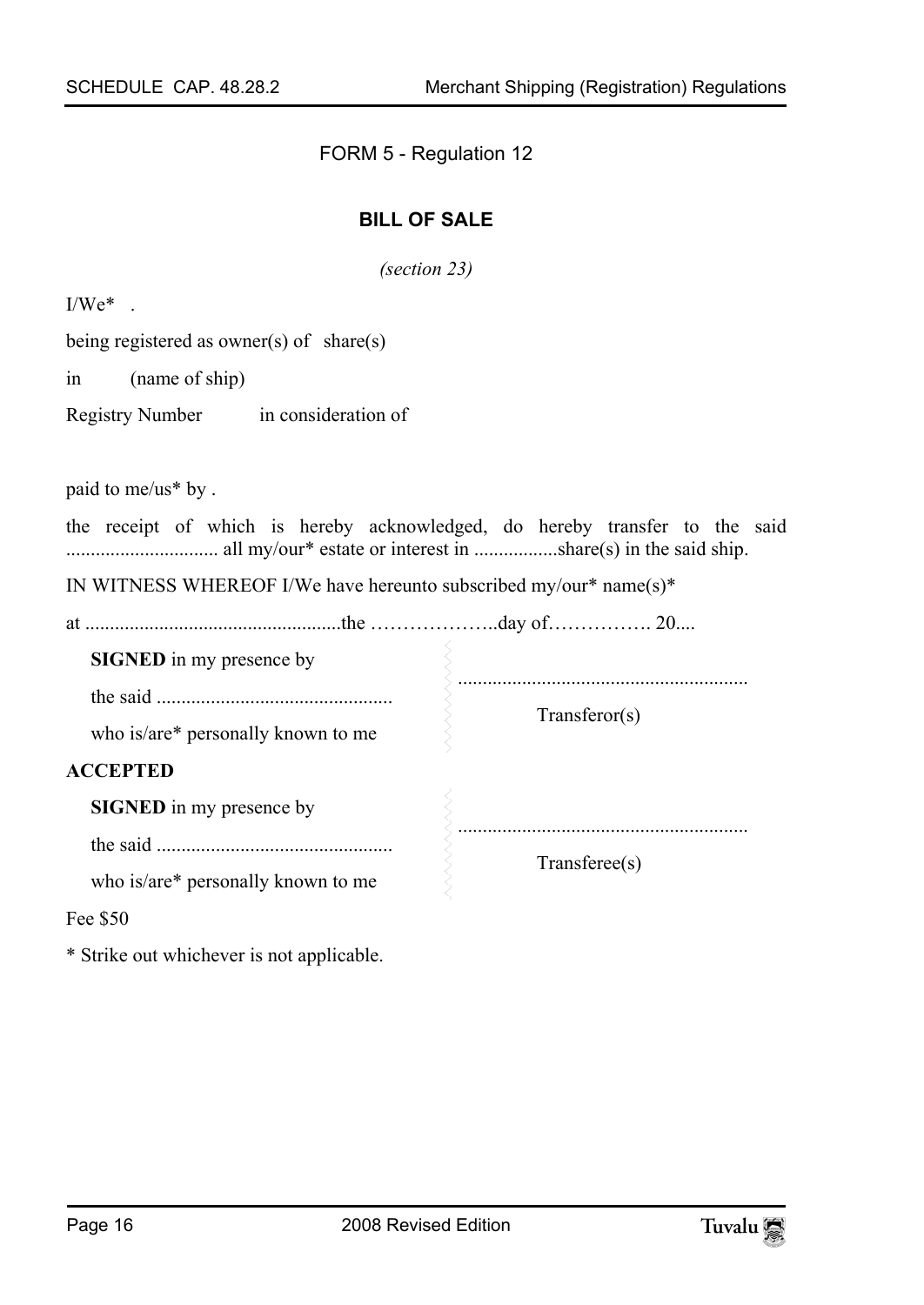<span id="page-16-0"></span>FORM 6 - Regulation 13

#### **DECLARATION OF TRANSFER**

*(section 24)* 

I make this declaration in

respect of the ownership of (name

of ship) Registry No:

1. I am a person authorised under the Seal of

(in this declaration called the 'corporation') to make declarations on behalf of the corporation.\*

2. +1 am a citizen of Tuvalu

 $(or)*$ 

The corporation is —

- (a) established by an Act of Parliament of Tuva1u;\* or
- (b) estab1ished/registered\* in Tuvalu and has a place of business in Tuva1u\*

3. I/the corporation\* am/is\* entitled to be registered —

- (a) as owner of ............................share(s) in the above described ship and/or\*
- (b) as joint owner, with the several other persons whose names are hereunder written, of ...................................................................share(s)\* in the ship.

Name(s) and address(es) of Joint Owner(s) and Number of Shares

4. +To the best of my knowledge and belief no person or corporation other than a person or corporation that is a qualified person as defined in the Act is entitled as owner to any legal or beneficial interest in the ship.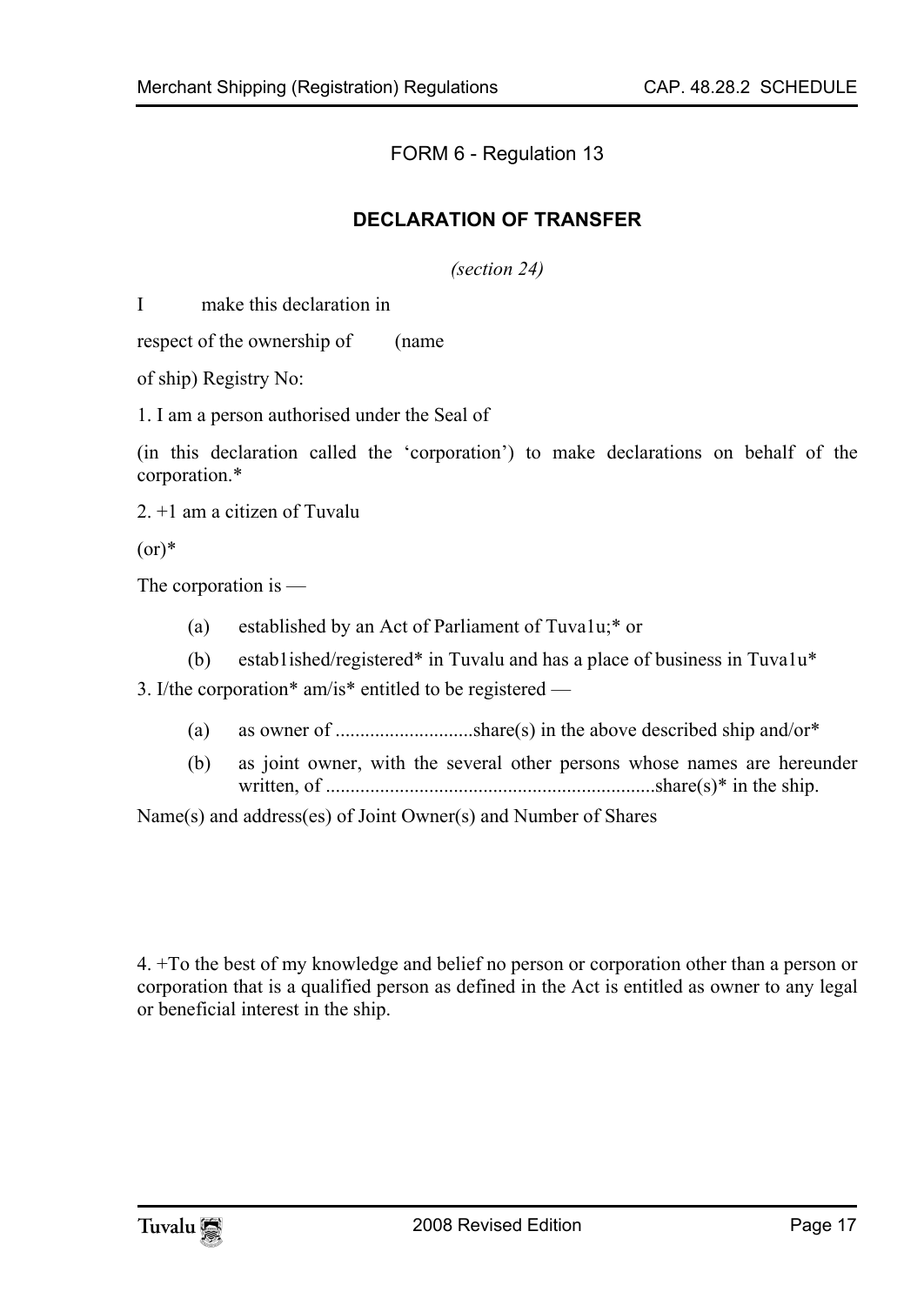#### I.,

do solemnly and sincerely declare that all information and particulars given in the above are true and correct, AND I MAKE this solemn declaration conscientiously believing the statements contained therein to be true and correct in every particular .

**.................................. (SIGNATURE)**  DECLARED AT the........ day of ................................20..........

in terms of section 131 of the Act before me

(name)

(address)

being the Registrar of Ships/a magistrate/a notary public/a Commissioner for Oaths/a diplomatic representative of Tuvalu.\*

**..........................................................** 

*(Signature of person taking declaration)* 

Fee \$50

\* Strike out which ever is not applicable.

++ Strike out in the case of the transmission of a ship registered under section 8(2).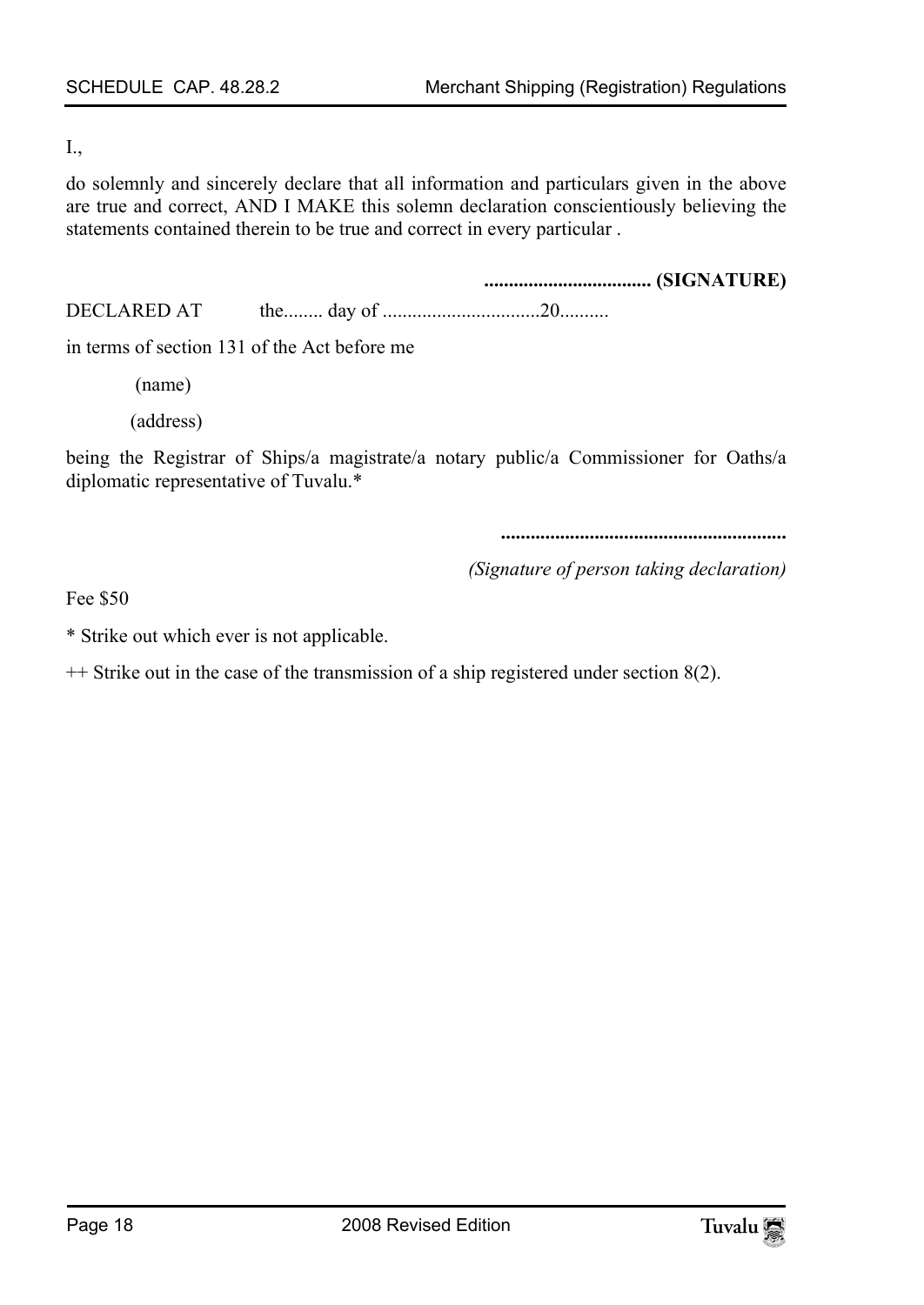<span id="page-18-0"></span>FORM 7 - Regulation 14

#### **DECLARATION OF TRANSMISSION**

*(section 26)* 

I make this declaration

in respect of the ownership of (name

of ship) Registry Number

I declare that —

1. I am a person authorised under the Common Seal of

(in this declaration called the 'corporation'), to make declarations on behalf of the corporation.\*

2. I am a citizen of Tuvalu

 $(0r)^*$ 

The corporation is

- (a) established by an Act of Parliament of Tuvalu; or
- (b) established/registered\* in Tuvalu and has a place of business in Tuvalu\*

The ship is engaged in near coastal trade or Pacific region trade within the meaning of the Act and is manned by a crew not less than 50% of whom are Tuvaluan citizens.

3. By transmission from

I/the corporation\* am/is\* entitled to be registered —

- (a) as owner of  $\dots$  such that  $\text{share}(s)$  in the above described ship; and/or<sup>\*</sup>
- (b) as joint owner, with the several other persons whose names are hereunder written, of ................................................................share(s) in the ship.

Name(s) and address(es) of Joint Owner(s) and Number of Share(s)

I ...........................................................................of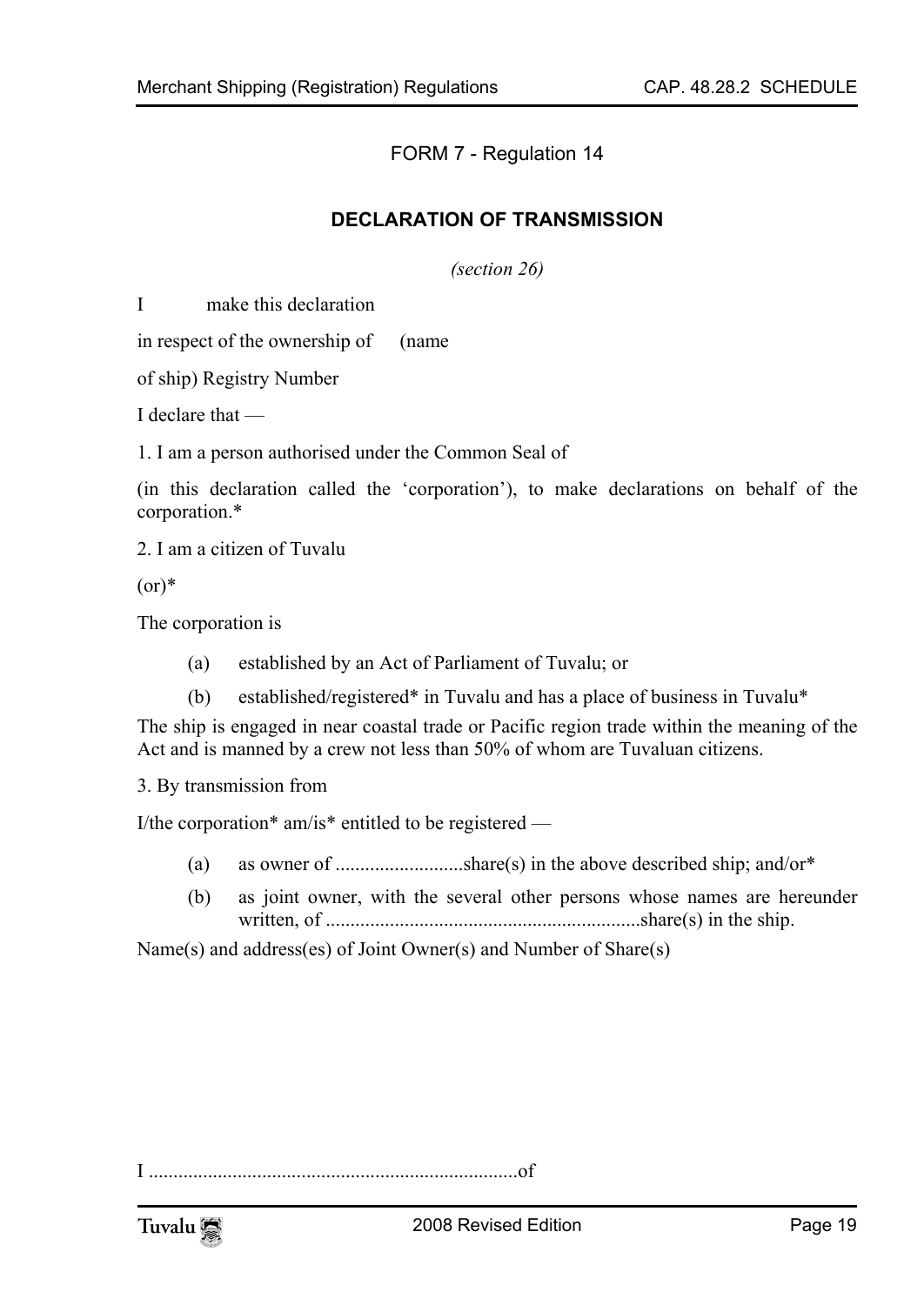do solemnly and sincerely declare that all information and particulars given in the above are true and correct, AND I MAKE this solemn declaration conscientiously believing the statements contained therein to be true and correct in every particular .

**.................................. (SIGNATURE)**  DECLARED AT the........ day of ................................20..........

in terms of section 131 of the Act before me

(name)

(address)

being the Registrar of Ships/a magistrate/a notary public/a Commissioner for Oaths/a diplomatic representative of Tuvalu.\*

**..........................................................** 

*(Signature of person taking declaration)* 

Fee \$50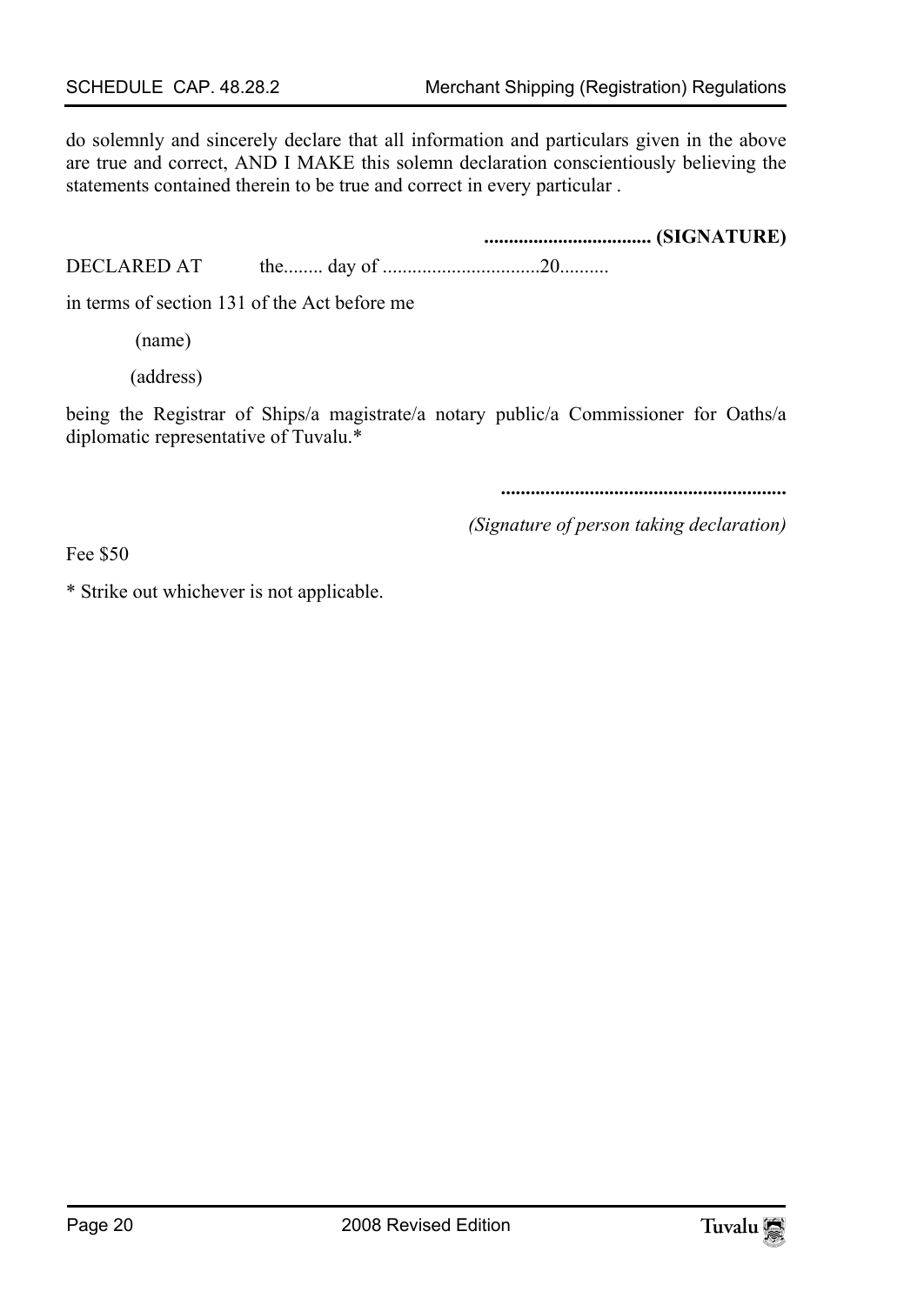#### FORM 8 - Regulation 15

#### <span id="page-20-0"></span>**MORTGAGE**

*(section 30* 

I/We\* being

the registered owner(s) of share(s)

in (name of ship )

Registry No in consideration of

 $($ 

lent to me/us\* by

the receipt of which is hereby acknowledged, do for the purpose of securing the payment in the names hereinafter mentioned of the said principal sum and interest thereon, hereby mortgage to the said

all my/our\*

estate or interest in share(s) in the

said ship and for the consideration aforesaid I/We\*

do hereby convenant with the

said as follows: —

Firstly to pay to him/them\* the said sum of

together with interest thereon at the rate of

percent per annum on the ........................day of

..........................................................next; and

Secondly that if the said principal sum is not paid on the said day I/We\* will, during such time as the same or any part thereof remains unpaid, pay to him/them\* interest on the whole or such part thereof as may for the time being remain unpaid, at the rate of percent per annum, by equal half yearly payments on the day of in every year; and

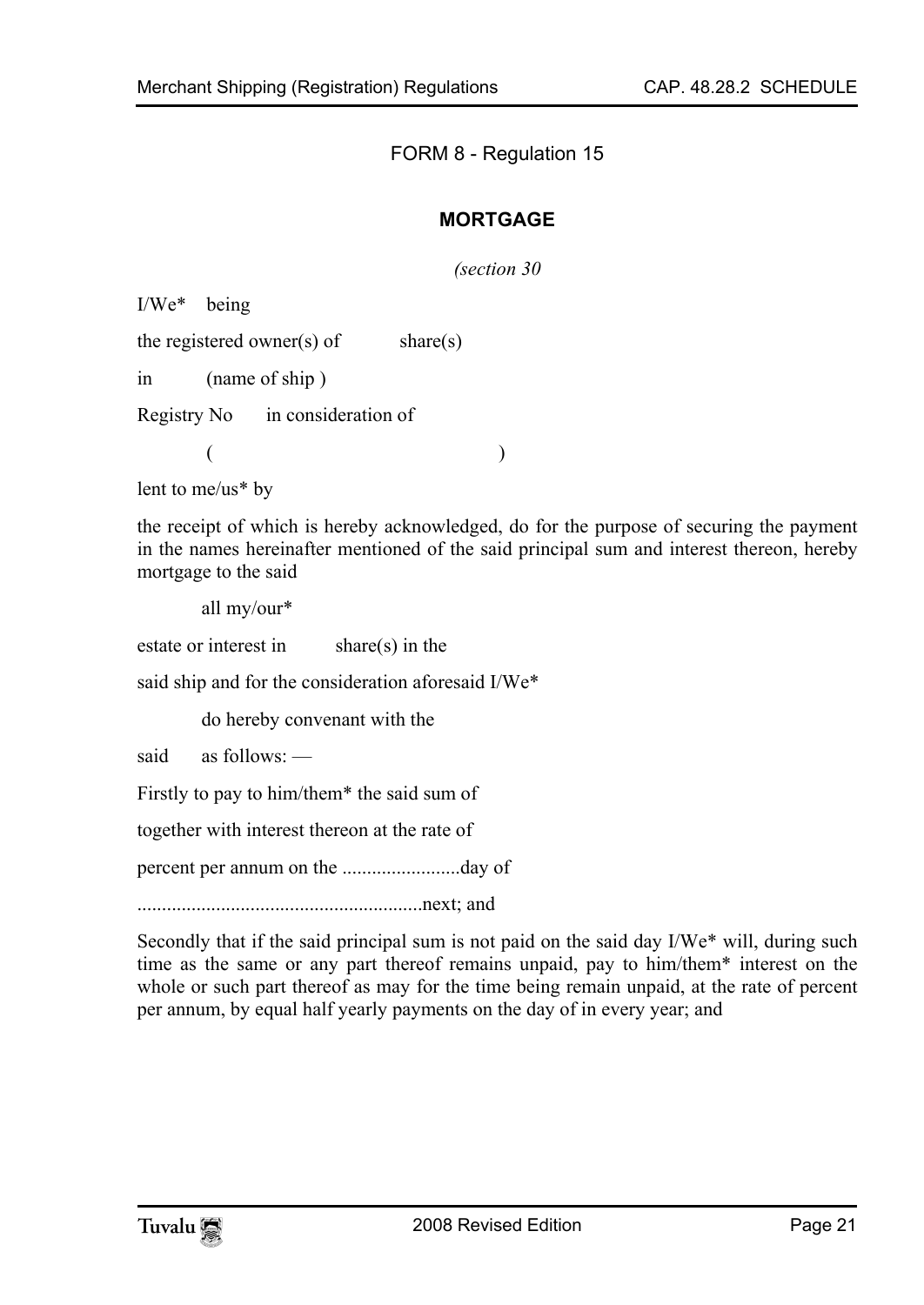Lastly that I/We\* have power to mortgage in manner aforesaid the above-mentioned shares, and that the same are free from incumbrances [save as appears by the registry of the said ship  $*$ ] [or insert convenants as appropriate]

| IN WITNESS WHEREOF I/We have hereunto subscribed $my/our* name(s)*$ |            |        |
|---------------------------------------------------------------------|------------|--------|
|                                                                     |            | day of |
|                                                                     |            |        |
| <b>SIGNED</b> in my presence by                                     |            |        |
|                                                                     |            |        |
| who is/are* personally known to me                                  | Mortgagor) |        |
| <b>ACCEPTED</b>                                                     |            |        |
| <b>SIGNED</b> in my presence by                                     |            |        |
|                                                                     | Mortgagee  |        |
| who is/are* personally known to me                                  |            |        |
| Fee \$50                                                            |            |        |
|                                                                     |            |        |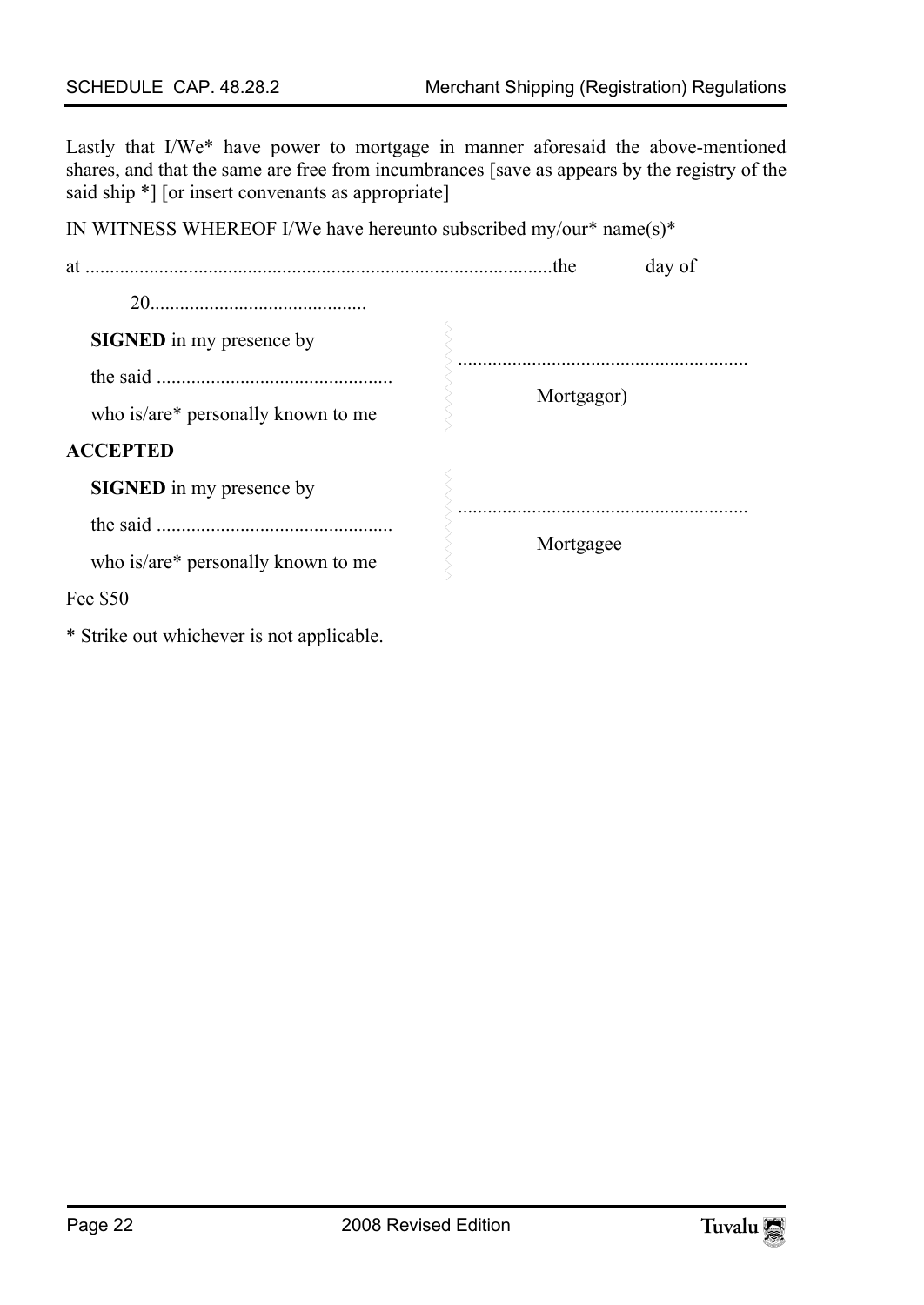#### <span id="page-22-0"></span>FORM 9 - Regulation 16

#### **DISCHARGE OF MORTGAGE**

*(section 31)* 

Registered No. of Mortgage

Date of Mortgage

Name, Registry No. of Ship

In consideration of the Mortgagor having performed all the conditions required by him to be performed I/We\* hereby discharge Mortgage Registered No

IN WITNESS WHEREOF I/We have hereunto subscribed my/our\* name(s)\*

at ...............................................................................................the day of

| <b>SIGNED</b> in my presence by    |            |
|------------------------------------|------------|
| the said                           |            |
| who is/are* personally known to me | Mortgagee) |

Fee \$50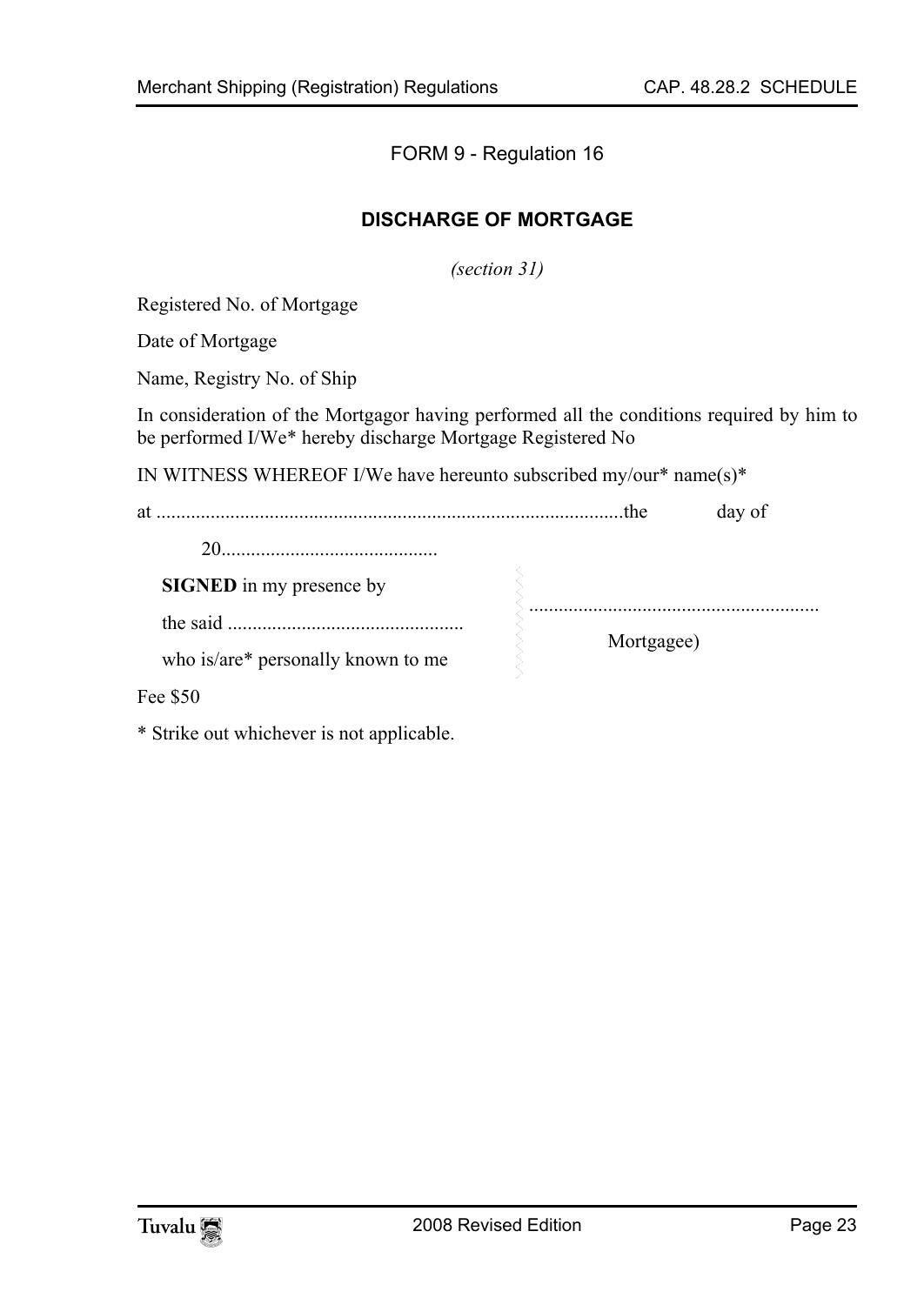<span id="page-23-0"></span>FORM 10 - Regulation 17

#### **TRANSFER OF MORTGAGE**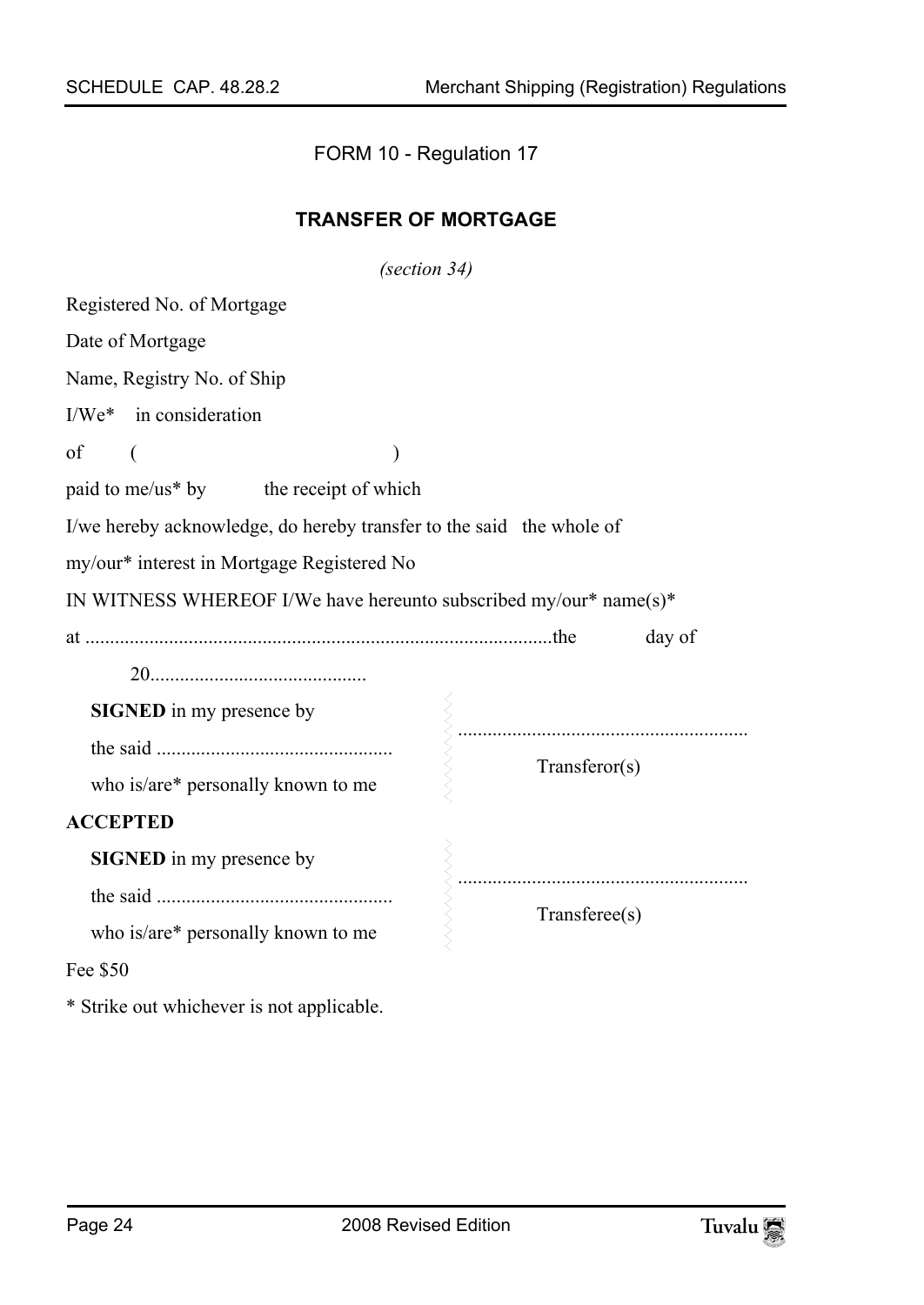<span id="page-24-0"></span>FORM 11 - Regulation 18

#### **DECLARATION OF TRANSMISSION OF MORTGAGE**

*(section 35)* 

I/We\* make this declaration

in respect of the interest of ................ in Mortgage Registered No .... over the security

of ............... share(s)\* in ..........................(name of ship) Registry No. of Ship

I declare that:

1. I am a person authorised under the Common Seal of

(hereinafter called the 'corporation') to make declarations on behalf of the corporation.\*

2. The circumstances in which the interest of the said

is transmitted to me/us/the corporation\* are as follows: —

I/We\* attach the following:

I, ...................................................................of do

solemnly and sincerely declare that all information and particulars given in the above are true and correct, AND I MAKE this solemn declaration conscientiously believing the statements contained therein to be true and correct in every particular .

**.................................. (SIGNATURE)**  DECLARED AT the........ day of ................................20..........

in terms of section 131 of the Act before me

(name)

(address)

being the Registrar of Ships/a magistrate/a notary public/a Commissioner for Oaths/a diplomatic representative of Tuvalu.\*

**..........................................................** 

*(Signature of person taking declaration)* 

Fee \$50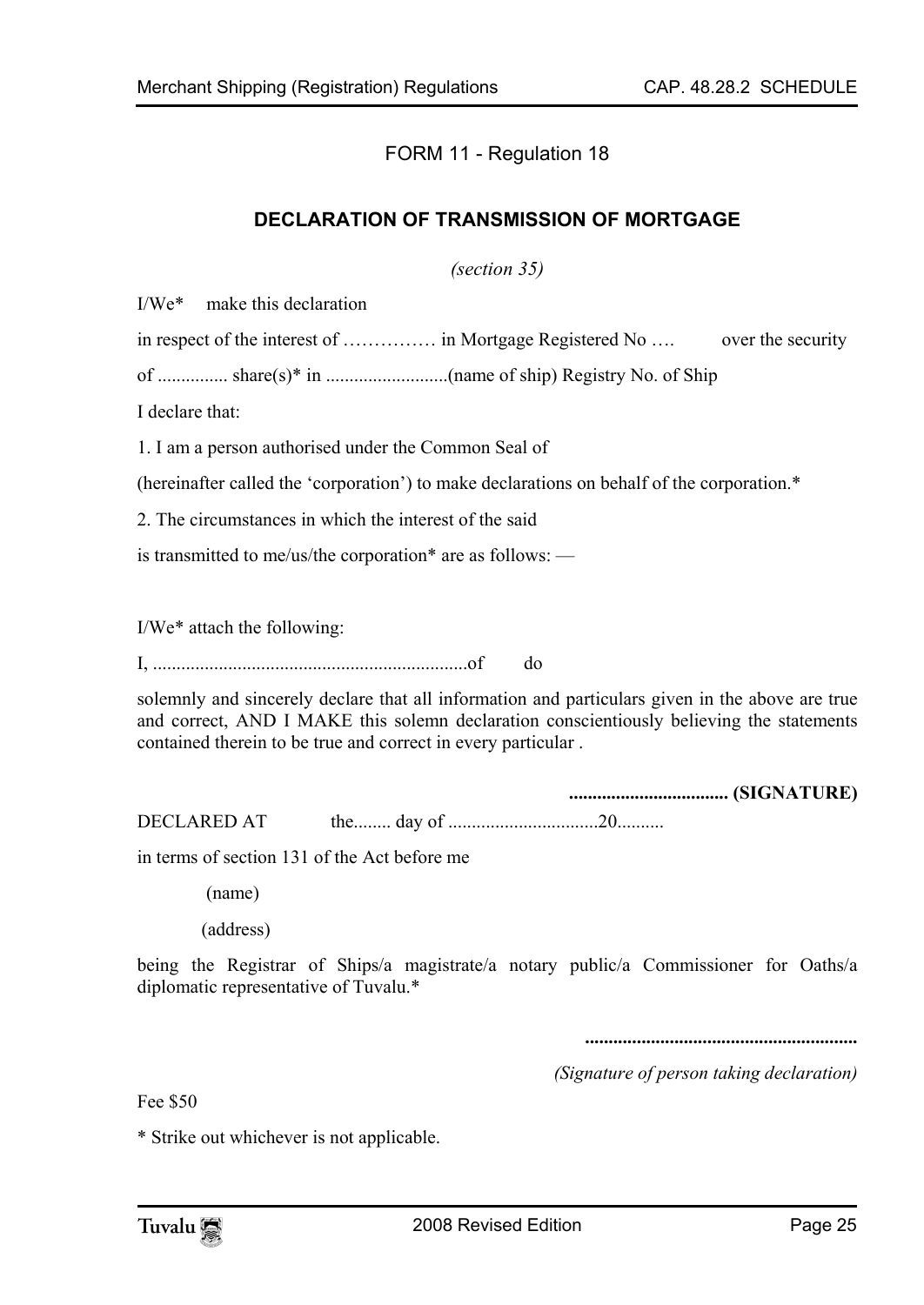#### <span id="page-25-0"></span>FORM 12 - Regulation 19

#### **REGISTRATION OF MANAGING OWNER**

*(section 45).* 

To: The Registrar of Ships

Funafuti, Tuvalu

Name of Ship

Registry No

I/We\* (name)'

of (address)

(telephone)

(telex)

am/are\* the managing owner/ship's husband/person entrusted by or on behalf of the owner with the management<sup>\*</sup> of the above described ship.

**..................................... (SIGNATURE)** 

**......................................... (DATE)** 

Fee \$50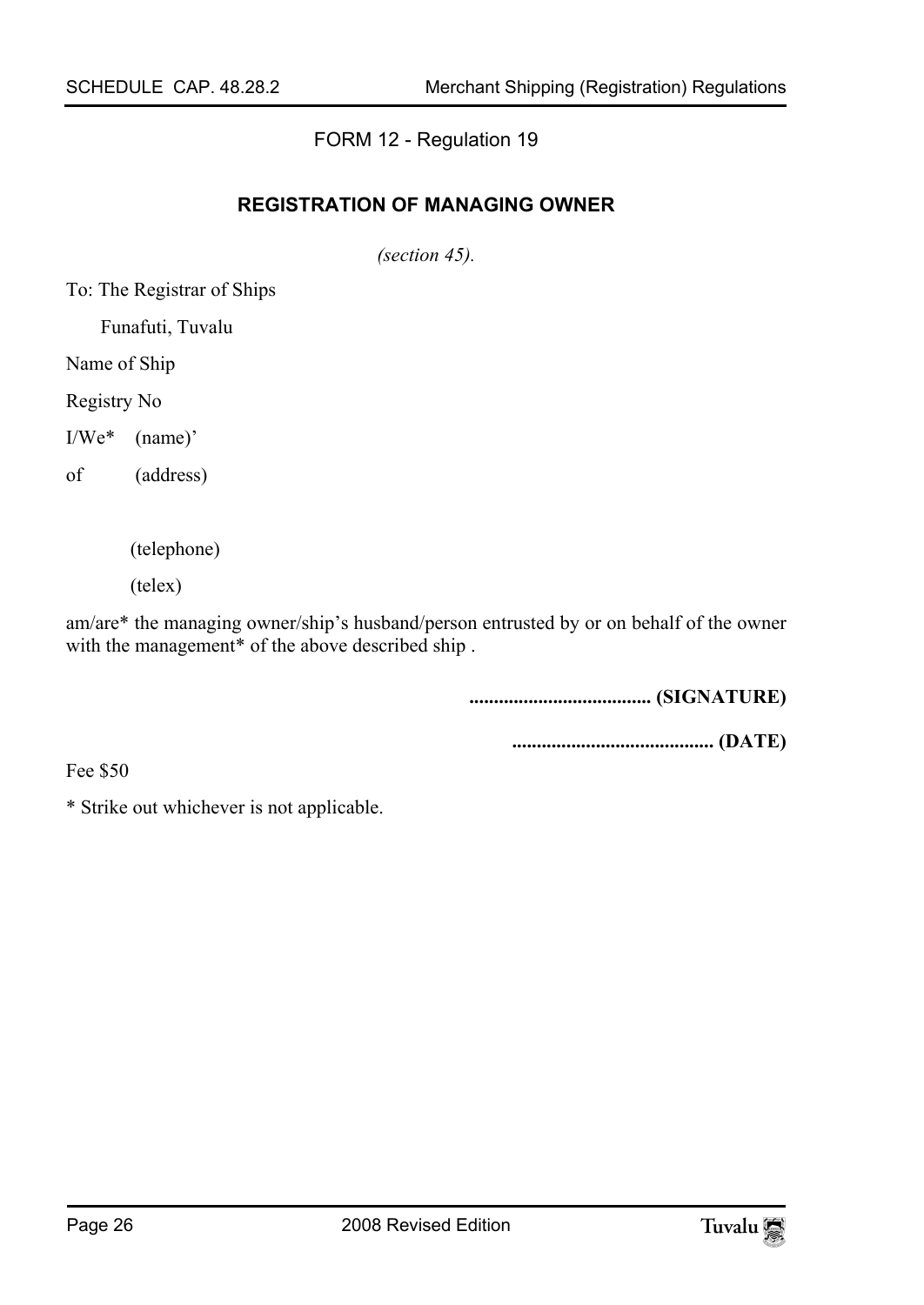<span id="page-26-0"></span>FORM 13 - Regulation 20(2)

#### **APPLICATION TO CHANGE NAME OF SHIP**

*(section 46 (2))* 

To: The Registrar of Ships

Funafuti, Tuvalu

Name of Ship

Registry No

1. I/We\*

 $am/are^*$  owner(s) of share(s)

in the above described ship.

2. I/We\* hereby apply to change the name of the above described ship.

3. In order of preference the name by which I/We\* wish the above described ship to be known in future is: —

- $(1)$  .
- (2)
- (3)

**..................................................... (APPLICANT(S))** 

**............................................ (DATE)** 

Fee \$50